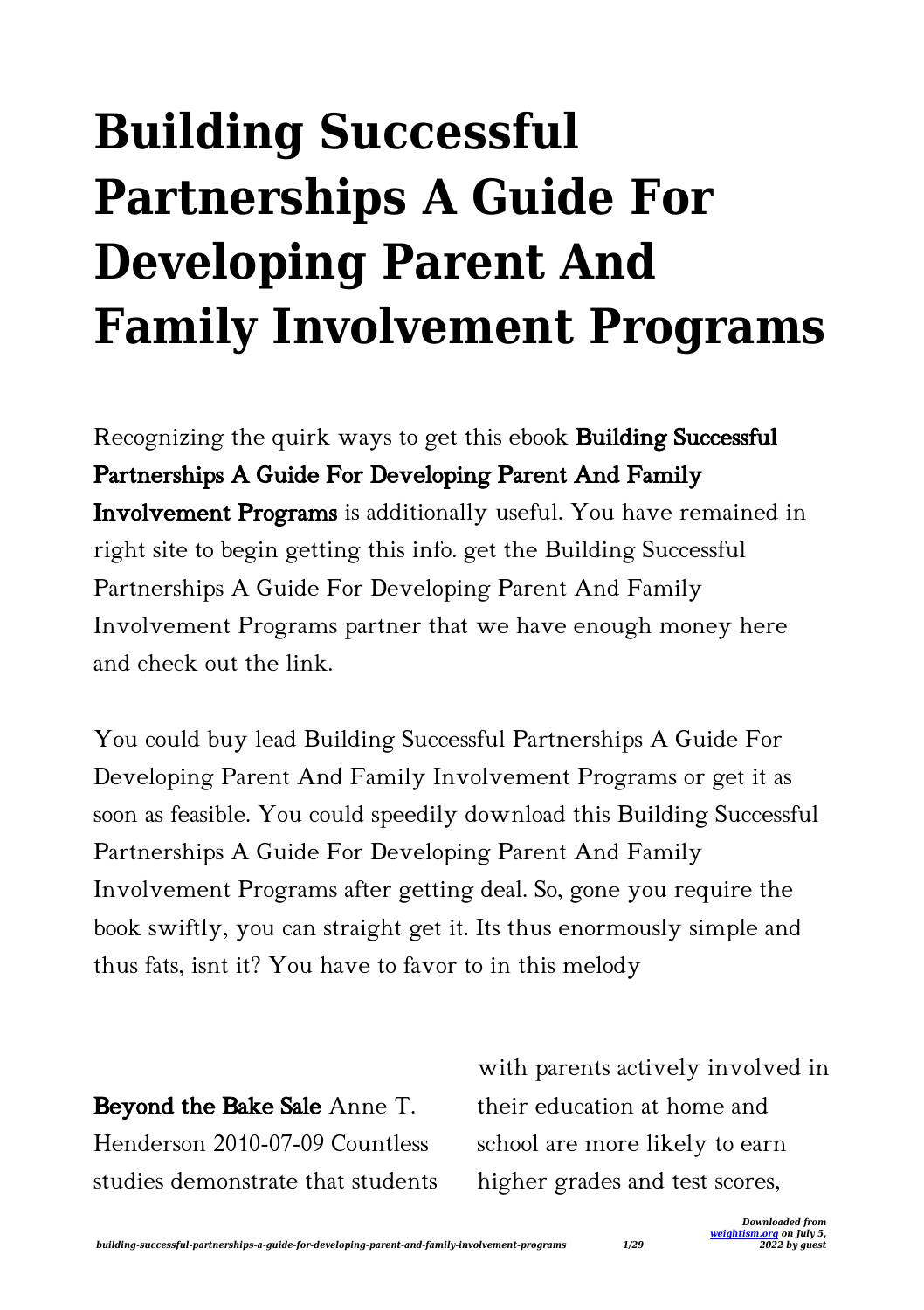enroll in higher-level programs, graduate from high school, and go on to post-secondary education. Beyond the Bake Sale shows how to form these essential partnerships and how to make them work. Packed with tips from principals and teachers, checklists, and an invaluable resource section, Beyond the Bake Sale reveals how to build strong collaborative relationships and offers practical advice for improving interactions between parents and teachers, from insuring that PTA groups are constructive and inclusive to navigating the complex issues surrounding diversity in the classroom. Written with candor, clarity, and humor, Beyond the Bake Sale is essential reading for teachers, parents on the front lines in public schools, and administrators and policy makers at all levels.

Wikis for School Leaders Stephanie Sandifer 2013-10-18 Maximize the effectiveness of your professional activities through the use of wikis, and raise student achievement in turn! With strategies from online educator and technology expert Stephanie Sandifer, this book provides how-to advice on the way in which wikis result in a more efficient use of time, better communication, and increased adult learning for the members of your school community. Inside, you'll find out how to promote collaboration and productivity in your school, all while contributing to improved student learning. Topics include: The Dos and Don'ts of Wikis Social Networking Tools and Wikis Wikis for Leadership and Administration Wikis in the Classroom Wikis for Home-to-School Communications Implement each of these practical, innovative ideas and "wikify" your school today! Building School-Community Partnerships Mavis G. Sanders 2015-03-17 This current era of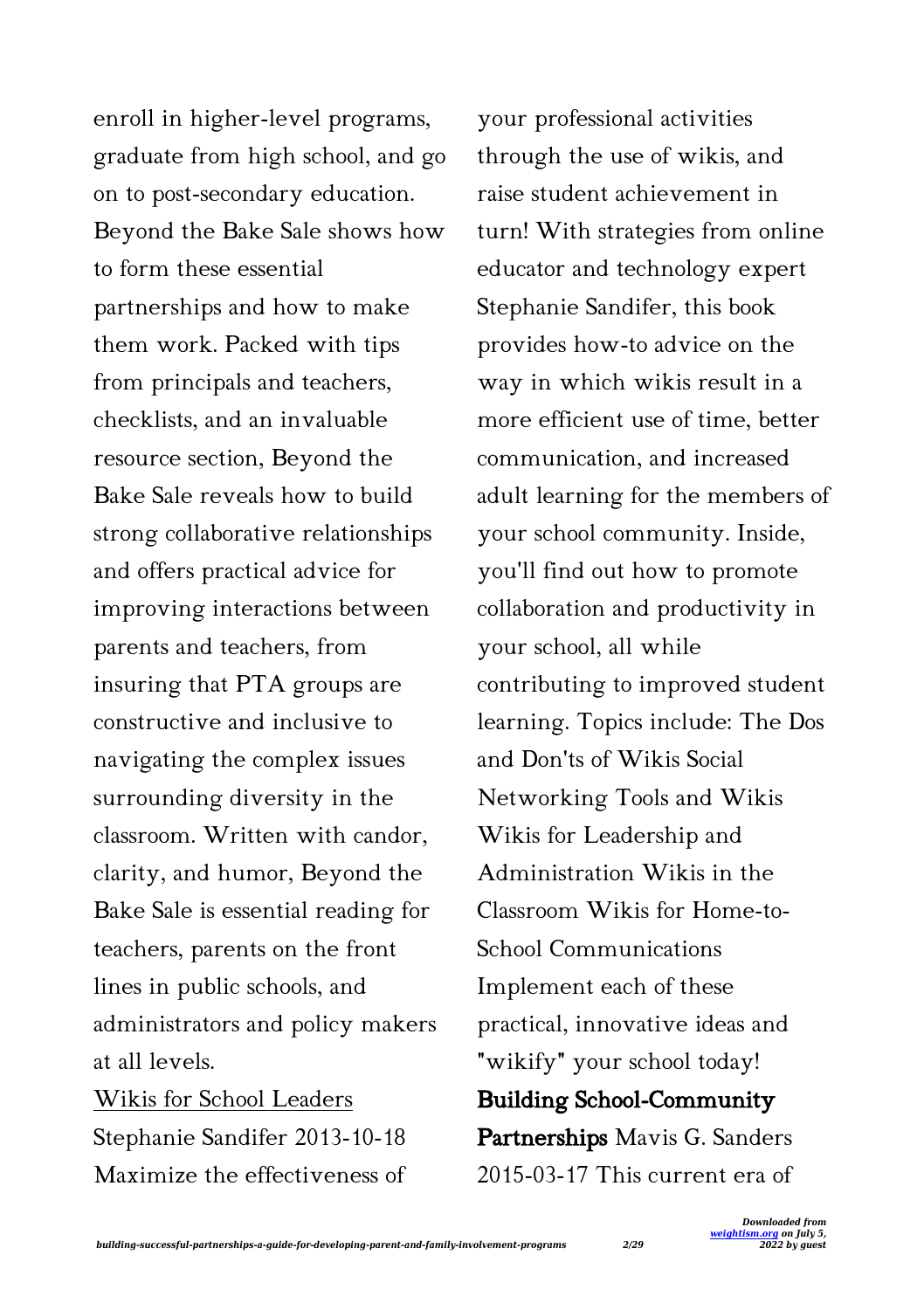high stakes testing, accountability, and shrinking educational budgets demands that schools seek bold and innovative ways to build strong learning environments for all students. Community involvement is a powerful tool in generating resources that are essential for educational excellence. Building School-Community Partnerships: Collaboration for Student Success emphasizes the importance of community involvement for effective school functioning, student support and well-being, and community health and development. This sharp, insightful book serves as an excellent resource for educators seeking to establish schoolcommunity partnerships to achieve goals for their schools and the students, families, and communities they serve. Schools can collaborate with a wide variety of community partners to obtain the resources they need to achieve important goals for

students' learning. Some of these partners may include: - Businesses and corporations - Universities and other institutions of higher learning - National and local volunteer organizations - Social service agencies and health partners - Faith-based organizations and institutions Work successfully with community partners to improve school programs and curricula, strengthen families, and expand your students' learning experiences! Home, School, and Community Partnerships Larry E. Decker 2003 This book will help educators weave some of the best ideas for creating and sustaining family and community engagement into a comprehensive home-school-

community partnership program tailored to their individual communities.

# Building Successful Partnerships with Business 2005

Encyclopedia of Education Law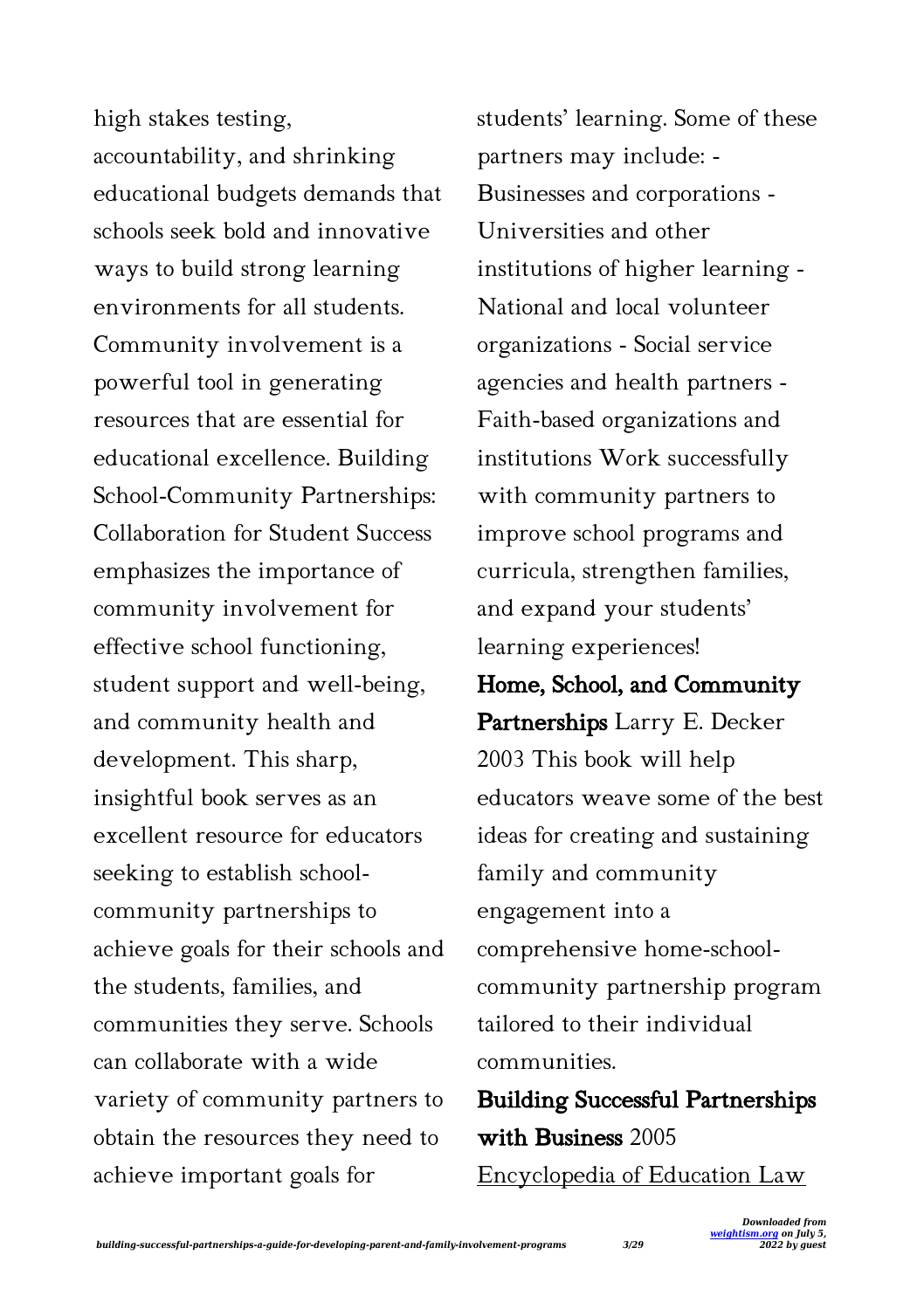Charles J. Russo 2008-06-27 CHOICE Outstanding Academic Title for 2009 "A welcome addition to any public or academic library, this set would also be of use in a law library where educational law might need to be explored and reviewed at a more basic level than other legal texts." —Sara Rofofsky Marcus, Queensborough Community Coll., Bayside, NY "Smaller educational legal summaries exist, and a couple of texts deal with Supreme Court cases about education, but this set provides a unique combination of general educational legal issues and case-specific information. It should be a welcome addition to academic and large public libraries. Also available as an ebook." — Booklist The Encyclopedia of Education Law is a compendium of information drawn from the various dimensions of education law that tells its story from a variety of perspectives. The entries cover a

number of essential topics, including the following: Key cases in education law, including both case summaries and topical overviews Constitutional issues Key concepts, theories, and legal principles Key statutes Treaties (e.g., the Universal Declaration on Human Rights) Curricular issues Educational equity Governance Rights of students and teachers Technology Biographies Organizations In addition to these broad categories, anchor essays by leading experts in education law provide more detailed examination of selected topics. The Encyclopedia also includes selections from key legal documents such as the Constitution and federal statutes that serve as the primary sources for research on education law. At the same time, since education law is a component in a much larger legal system, the Encyclopedia includes entries on the historical development of the law that impact on its subject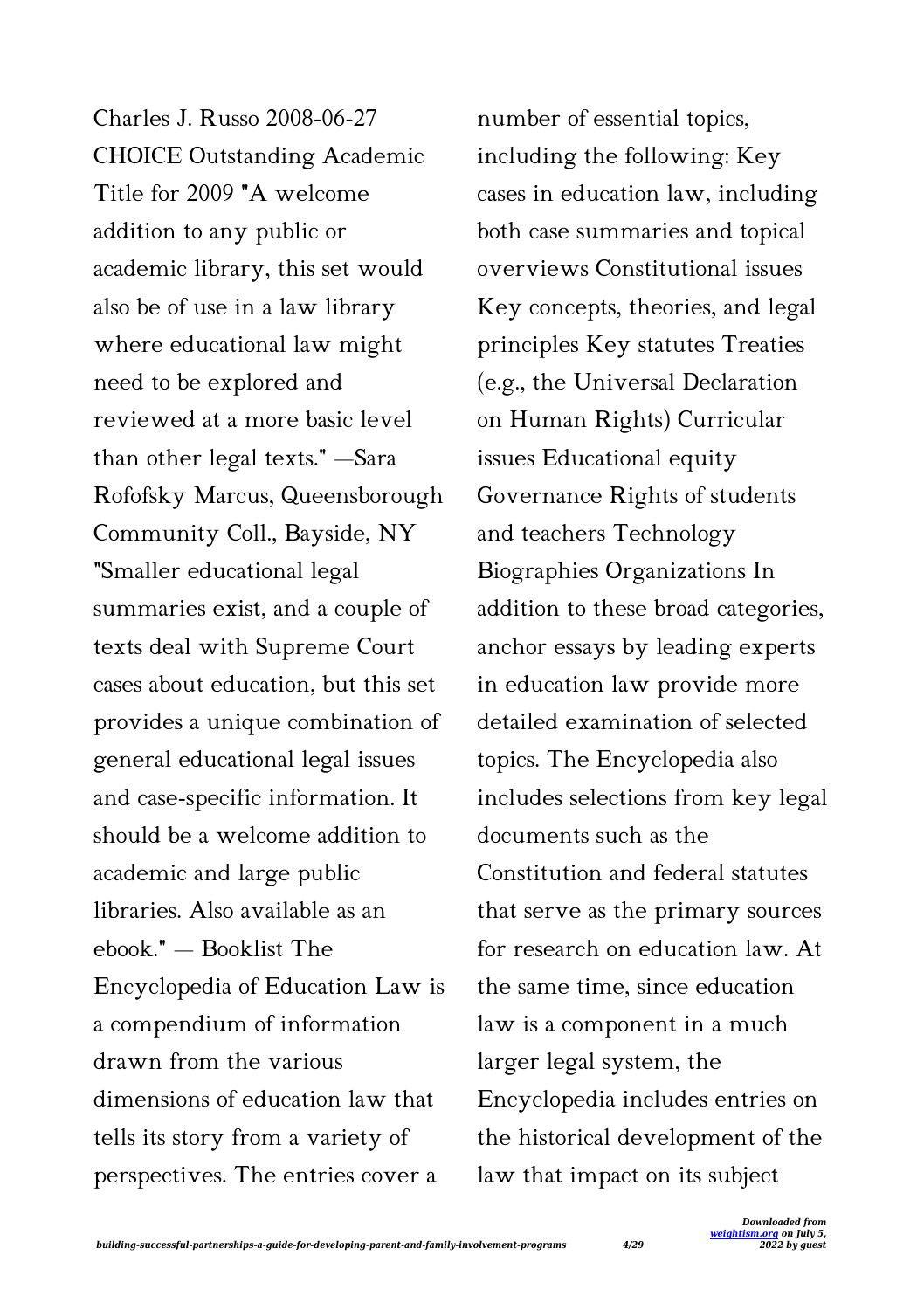matter. Such a broadened perspective places education law in its proper context in the U.S. legal system.

Community Update 1997 Guidelines for Developing and Maintaining Successful Partnerships for Multimodal Transportation Projects Edd Hauser 1999

#### Building Successful Partnerships

National PTA (U.S.) 2000 This guide presents useful research findings and best practice information about developing parent and family involvement programs. The first chapter focuses on reporting research findings on parent involvement and highlights pertinent findings on how parent involvement benefits students, parents, teachers, school quality, and program designs. Chapters 2 through 7 each focus on a specific program standard for establishing quality parent and family involvement programs. These are: (1) communicating; (2)

parenting; (3) student learning; (4) volunteering; (5) school decision making and advocacy; and (6) collaborating with the community. Chapter 8 focuses on important issues to consider when developing parent involvement programs, including overcoming barriers and knowing how to reach out to key players. Chapter 9 examines three important activities for program development, and chapter 10 summarizes the main ideas in the guide. Four appendixes contain a National PTA position statement on parent and family involvement, parent and faculty survey responses, forms and worksheets for program implementation, and a list of resources. (Contains 60 references.) (SLD)

Creating Strategic Partnerships Marilyn J. Amey 2015-09-15 What are the characteristics and conditions that lead to successful educational partnerships? What can we learn from partnerships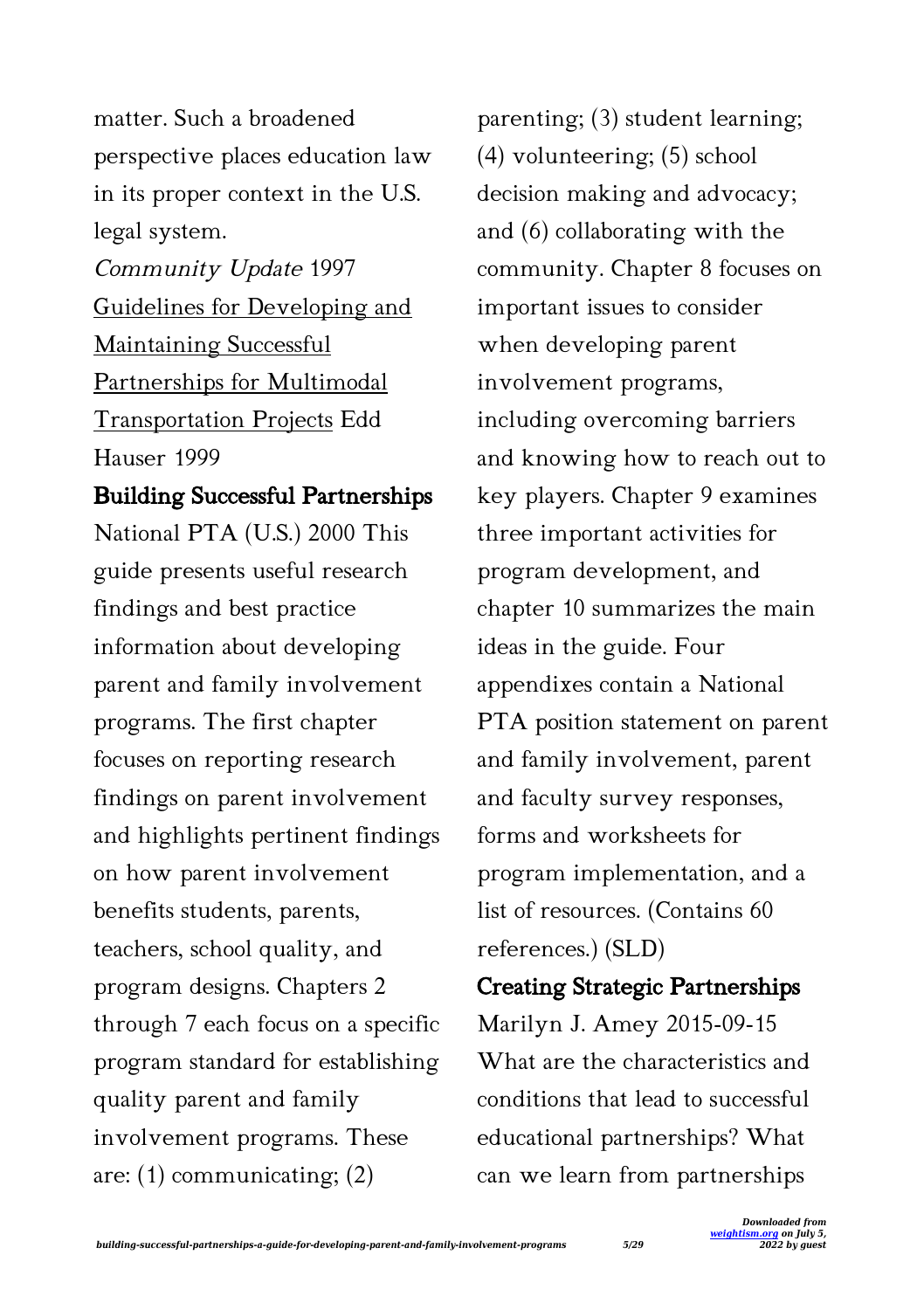that fail, cannot be sustained over time, or cease to benefit their partners? This book serves as a guide to the successful implementation of partnerships. It provides the context and tools for readers who are responding to the increasing demands of policy makers, funders and institutional leaders to use partnerships to address local, state and federal issues, achieve external mandates, meet public or internal agendas, or pursue international collaborations. This guide provides an evidence-based framework for institutional and organizational leaders to develop the vision, shared values and norms to achieve the "partnership capital" that will sustain an enduring relationship. It offers a three-phase model of the development process of collaboration, together with a tool box for those charged with partnering and leading organizational change, and includes a template for both

creating new partnerships and sustaining existing ones. The authors start by differentiating between "traditional," often adhoc, partnerships and "strategic partnerships" that align organizational strategy with partnership actions; and by identifying the importance of moving beyond incremental or surface "first order" change to develop deep "second order change" through which underlying structures and operations are questioned and new processes emerge due to the partnership. They offer analyses and understandings of seven key components for success: exploring motivations; developing partner relationships; communicating and framing purpose; creating collaborative structures and resources; leading various partnership stages; generating partnership capital; and implementing strategies for sustaining partnerships. Each chapter concludes with a case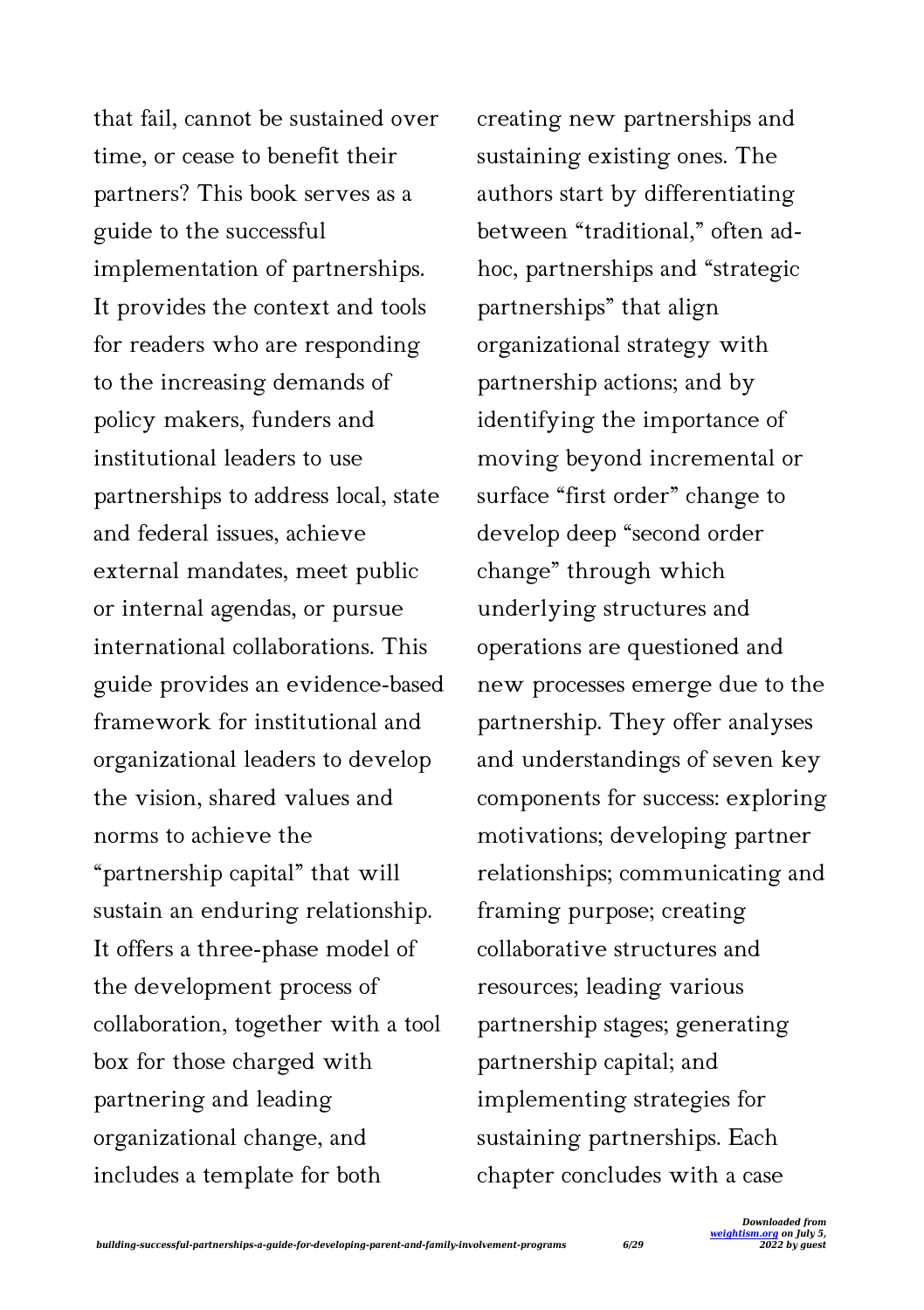study to provide more understanding of the ideas presented, and for use in training or classes. This guide is addressed to policy makers and educational leaders, college administrators, and their non-profit and business partners, to enable them to lead and create strategic partnerships and facilitate organizational change.

Powerful Partners Karen Mapp 2017-02-24 Teachers and administrators will learn how to create the respectful, trusting relationships with families necessary to build the educational partnerships that best support children's learning. The book will cover the mindset and core beliefs required to bond with families, and will provide guidance on how to plan engagement opportunities and events throughout the school year that undergird effective partnerships between families and schools.

### How to Develop Partnerships

2018-10-30 This definitive resource provides a comprehensive range of activities and materials enabling you to equip your staff with the knowledge, confidence and skills they need to collaborate effectively with parents as part of their early years practice. Packed with practical, reflective and team-based activities and templates, How to Develop Partnerships with Parents offers evidence-based information on working successfully with parents, and provides a range of materials to meet the specific training and development needs of your staff. Chapters emphasise the benefits of working closely with families, and acknowledge the particular needs of parents with children at various stages of development, and with SEND. Information and activities are presented in a unique, accessible format, meaning you can quickly

with Parents Teresa Wilson

access the materials most relevant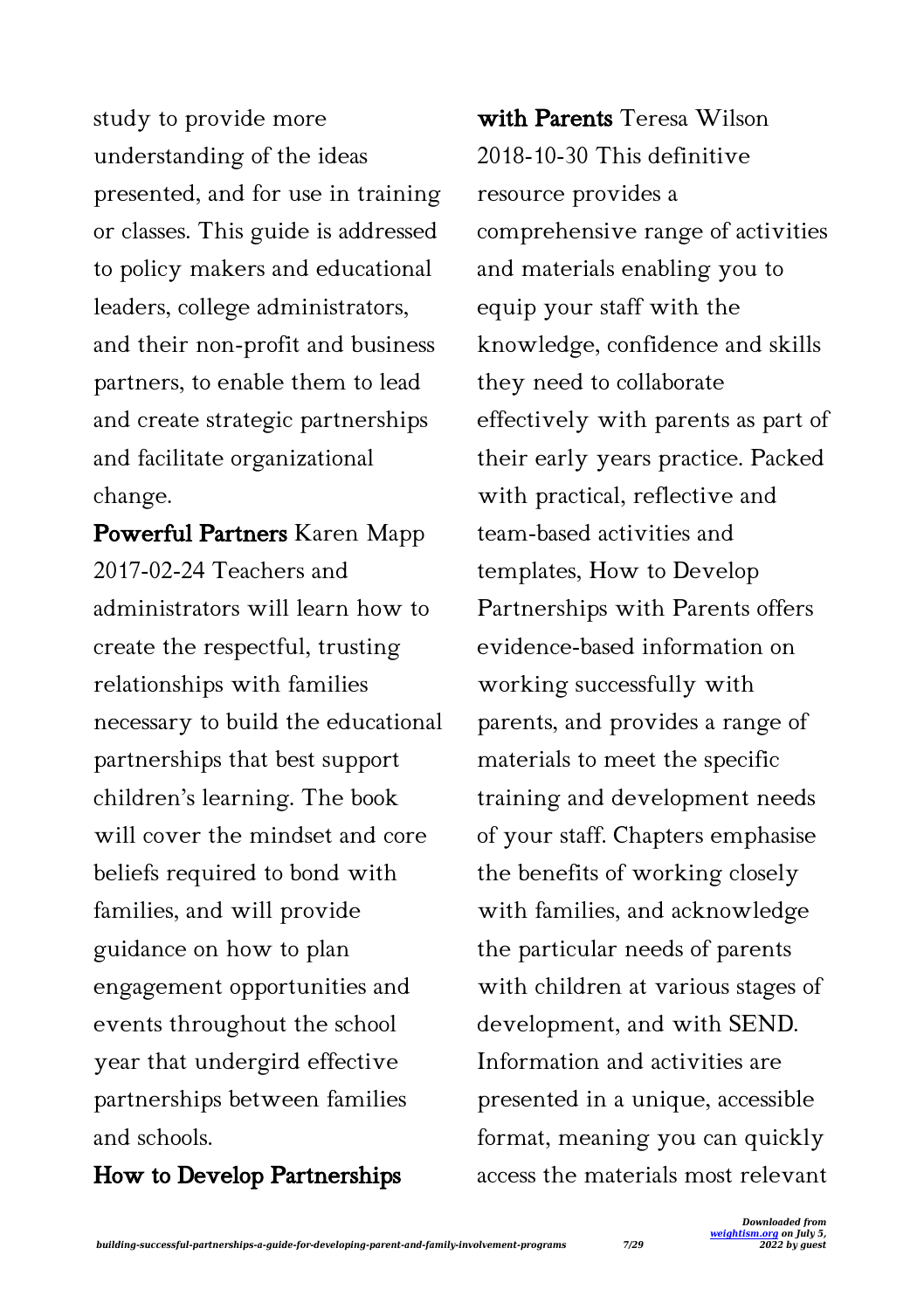for your staff and setting, to provide effective training and ensure that staff members can build outstanding working relationships with parents, collaborating with families to the benefit of the child. With downloadable resources, activities and opportunities for reflection throughout, this will be essential reading for Early Years managers, students and practitioners, trainers and coordinators.

How to Build Successful Business Partnerships Judy Weintraub 2013-11-05 Everybody has a story about a partnership or business alliance that has fallen apart. Unfortunately, it is a somewhat common occurrence. Yet entering into alliances with other businesses or individuals can greatly expand a company's opportunities and markets. This SkillBite discusses how to build durable partner relationships through addressing critical issues, such as responsibilities,

strategies. Discussion of these issues builds a common understanding, enhances alignment and teaches the parties how to deal with other issues that may come up, thus building durable partner relationships. The book covers the following topics:  $[2]$  How to investigate a prospective partner prior to entering into a business alliance; **Z** What are the key business issues to address up front or as early as possible in the life of the partnership; and  $\mathbb{Z}$  What are the critical legal issues to include in a partnership agreement to protect yourself in the event that the partnership doesn't succeed. Guide to Developing Educational Partnerships Naida C. Tushnet 1993 This guidebook provides practical information for developing educational partnerships, which is based on the experiences of 30 different partnerships in the Office of Educational Research and

compensation structures and exit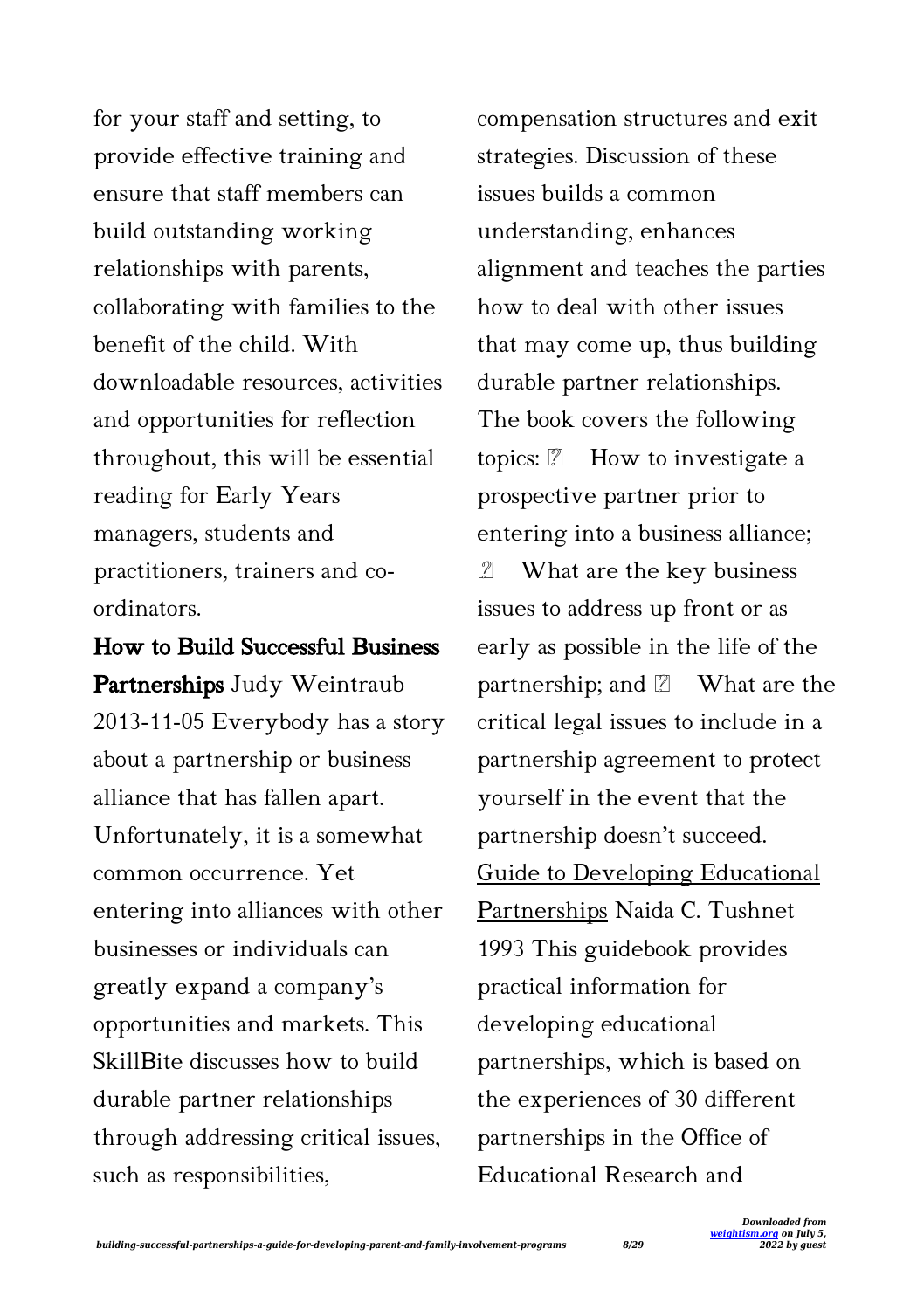Improvement's (OERI) Educational Partnership Program. Conclusions about the process of developing a partnership are offered. First, partnerships should be developed if there is a shared concern about a real problem that can be best addressed by organizations from different sectors working together. Second, beginning a successful partnership requires communication among participants about the nature of the concerns, the feasibility of a partnership to address those concerns, organization, roles and responsibilities, and the content and focus of activities. Third, successful partnerships require leadership to build commitment and gather resources, use evaluation and strategic and adaptive planning, and acknowledge and confront problems. Finally, there is no single way to ensure successful partnership development. However, successful partnerships exhibit open information sharing at every point. Specific sections address the following questions: What are the steps to developing a successful educational partnership? How does a successful partnership begin? How do successful partnerships begin implementation? What is the role of evaluation and planning?; what happens when things go wrong? and Will the effort be worthwhile? The appendix contains the Educational Partnerships program directory. (LMI) Cases on Inquiry through Instructional Technology in Math and Science Lennex, Lesia 2012-01-31 There exists a wealth of information about inquiry and about science, technology, engineering, and mathematics (STEM), but current research lacks meaningfully written, thoughtful applications of both topics.Cases on Inquiry through Instructional Technology in Math and Science represents the work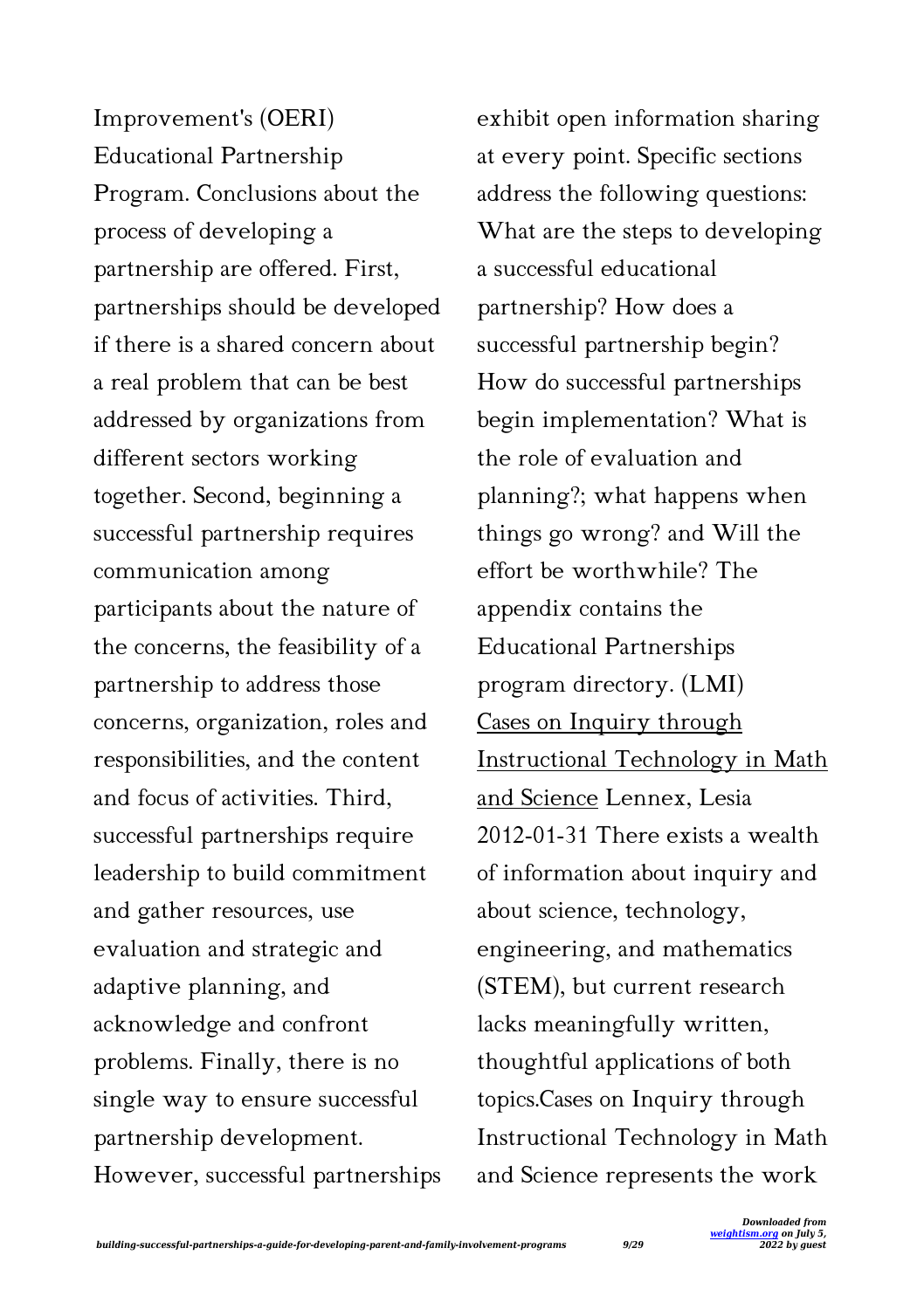of many authors toward meaningful discourse of inquiry used in STEM teaching. This book presents insightful information to teachers and teacher education candidates about using inquiry in the real classroom, case studies from which research suggests appropriate uses, and tangible direction for creating their own inquiry based STEM activities. Sections take the reader logically through the meaning of inquiry in STEM teaching, how to use technology in modern classrooms, STEM projects which successfully integrate inquiry methodology, and inquiry problem solving within STEM classrooms with the aim of creating activities and models useful for real-world classrooms. Educational Partnerships Amy Cox-Petersen 2010-04-06 This comprehensive text helps prepare pre-service and inservice teachers to build and sustain family, school, and

community partnerships that are vital to student success. Focusing on grades preK–8, and with a particular emphasis on diverse families and learners, this book helps teachers to overcome barriers, create action plans, and sustain partnerships over time. Diverse Partnerships for Student Success Larry E. Decker 2007 Diverse Partnerships for Student Success is based on the deep conviction that schools function best in collaboration with the larger community. It offers strategies and tolls to help educational leaders create successful partnerships in a socioeconomically and culturally diverse society and presents information on how to identify relevant demographic trends to address the educational, cultural, vocational, and recreational needs of students and citizens. Grounded in ISLLC and NCATE standards, the book offers comprehensive, research-based information; concrete program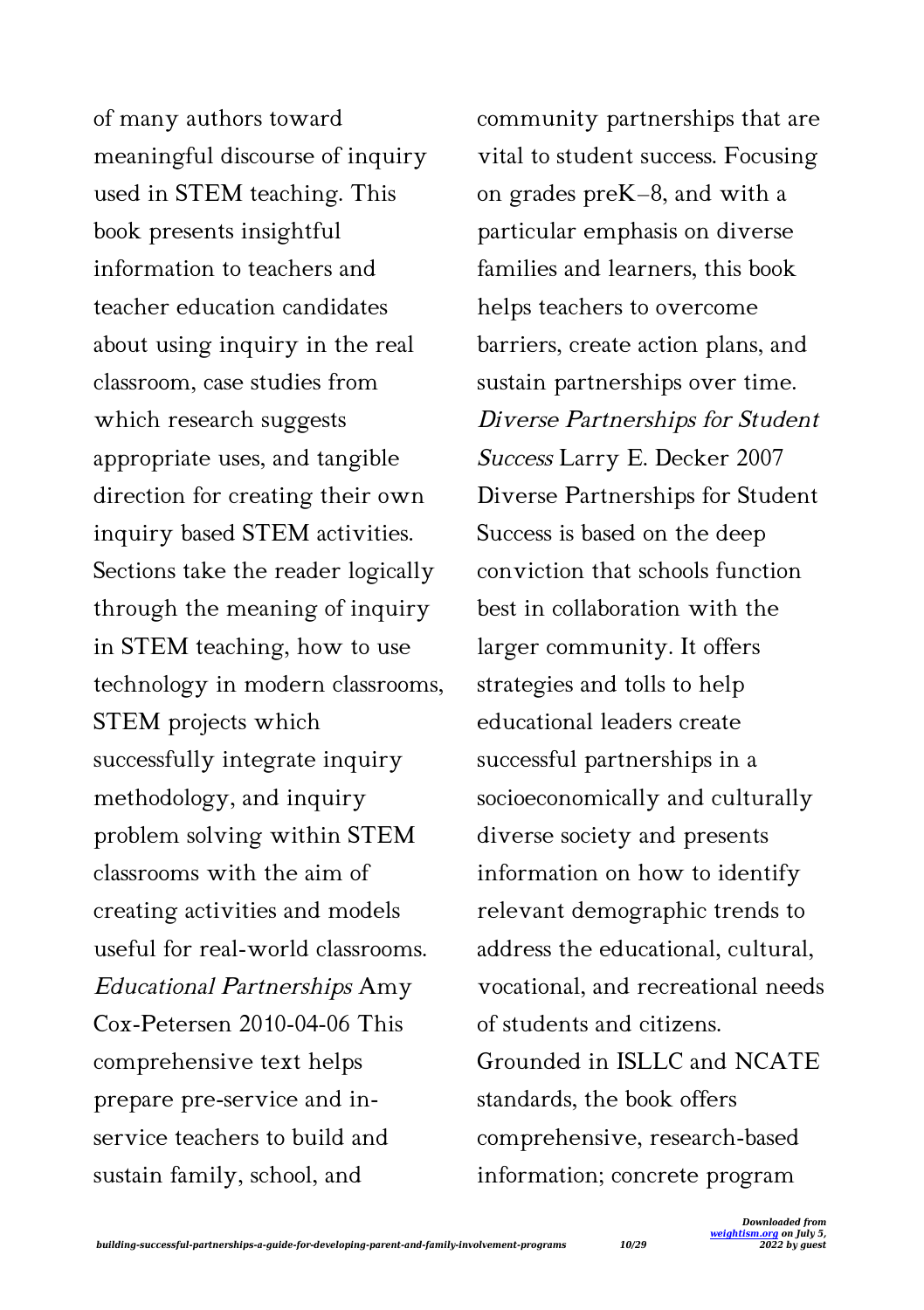ideas; and numerous Internet sites for additional help in creating and sustaining family and community engagement. It presents strategies for involving people\_individually and collectively\_in agencies, businesses, and organizations to mobilize the resources of the entire community. Diverse Partnerships for Student Success will assist educational and community leaders in developing, implementing, and sustaining a comprehensive partnership system that helps all children succeed academically. Handbook of Positive Psychology in Schools Michael J. Furlong 2009-03-04 National surveys consistently reveal that an inordinate number of students report high levels of boredom, anger, and stress in school, which often leads to their disengagement from critical learning and social development. If the ultimate goal of schools is to educate young people to become

responsible and critically thinking citizens who can succeed in life, understanding factors that stimulate them to become active agents in their own leaning is critical. A new field labeled "positive psychology" is one lens that can be used to investigate factors that facilitate a student's sense of agency and active school engagement. The purposes of this groundbreaking Handbook are to 1) describe ways that positive emotions, traits, and institutions promote school achievement and healthy social/emotional development 2) describe how specific positive-psychological constructs relate to students and schools and support the delivery of school-based services and 3) describe the application of positive psychology to educational policy making. By doing so, the book provides a long-needed centerpiece around which the field can continue to grow in an organized and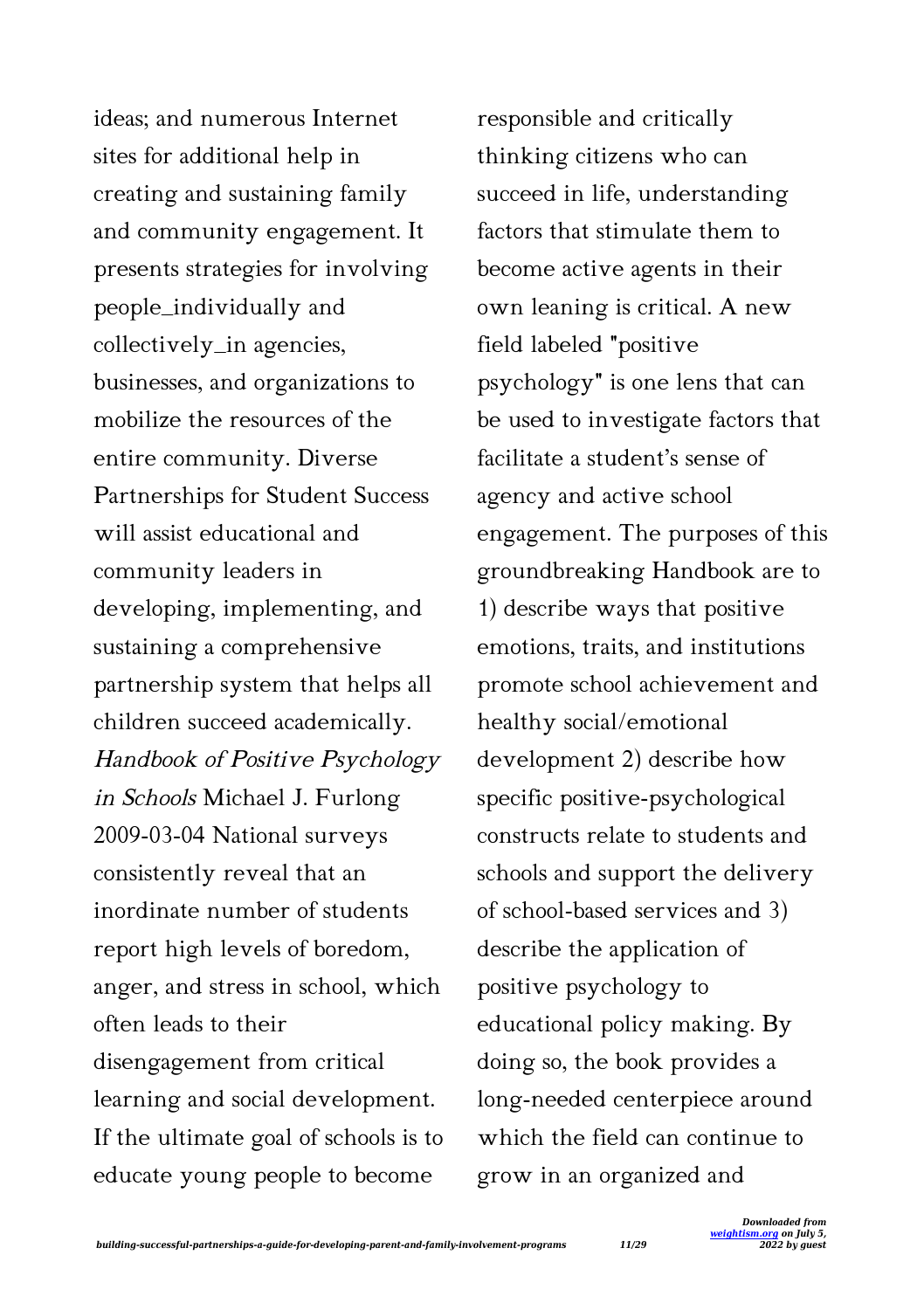interdisciplinary manner. Key features include: Comprehensive – this book is the first to provide a comprehensive review of what is known about positive psychological constructs and the school experiences of children and youth. Topical coverage ranges from conceptual foundations to assessment and intervention issues to service delivery models. Intrapersonal factors (e.g., hope, life satisfaction) and interpersonal factors (e.g., positive peer and family relationships) are examined as is classroom-and-school-level influences (e.g., student-teacher and school-community relations). Interdisciplinary Focus – this volume brings together the divergent perspectives, methods, and findings of a broad, interdisciplinary community of scholars whose work often fails to reach those working in contiguous fields. Chapter Structure – to insure continuity, flow, and readability chapters are

organized as follows: overview, research summary, relationship to student development, examples of real-world applications, and a summarizing table showing implications for future research and practice. Methodologies – chapters feature longitudinal studies, personcentered approaches, experimental and quasiexperimental designs and mixed methods.

Other Kinds of Families Tammy Turner-Vorbeck 2007 This important book reconsiders the ways in which families are currently represented and addressed in school curriculum and culture. It addresses such issues as the educational needs of gay and lesbian families, the representation of adoption in children's literature, and the experiences of homeless students and their families. Includes questions for reflection and discussion at the end of each chapter. "Other Kinds of Families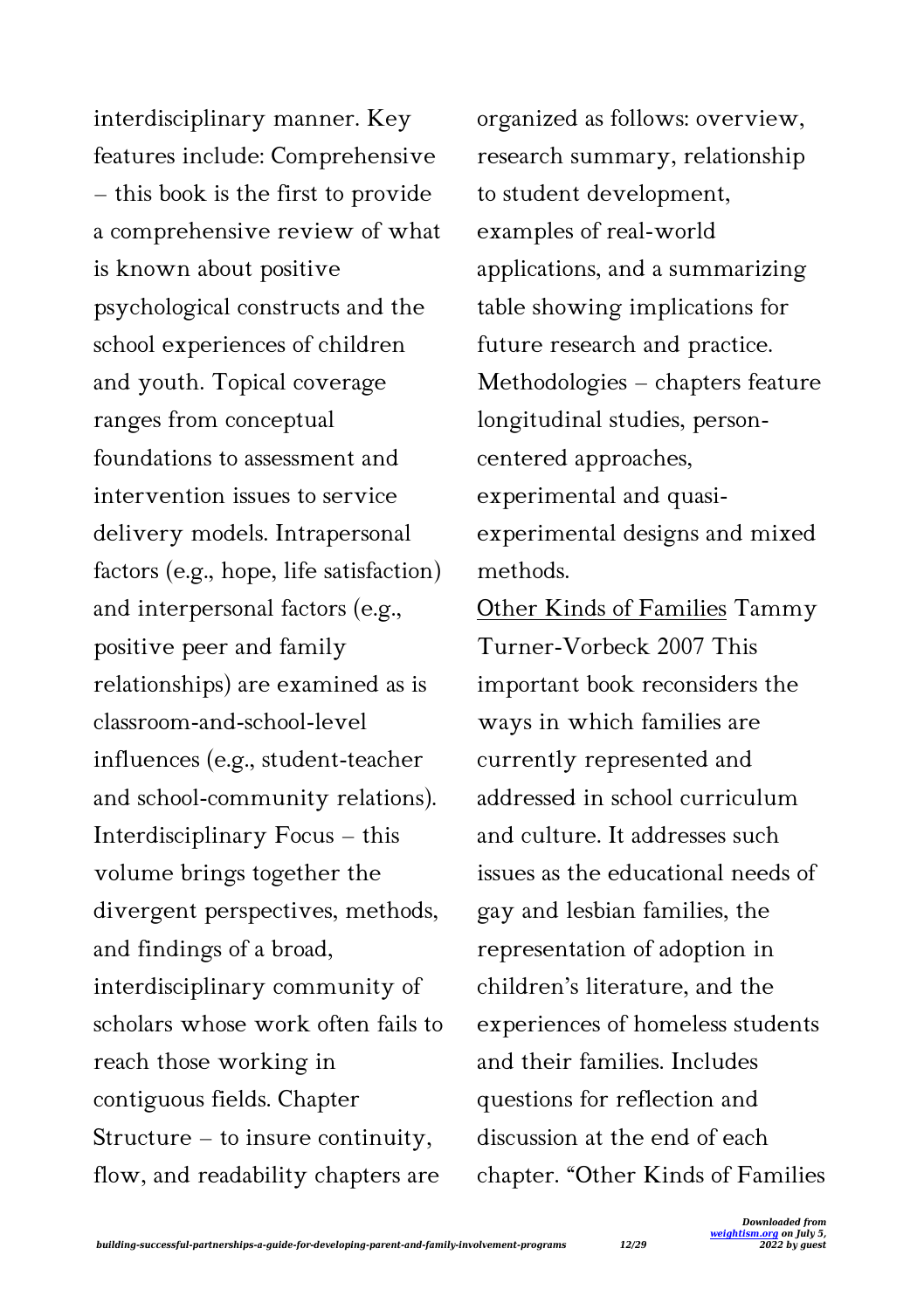will help teachers to avoid making mistakes in their work with many different types of family diversity, and will provide the knowledge and ideas important to working with all families." —Carl A. Grant, University of Wisconsin–Madison "Teachers, researchers, and policymakers will find thought–provoking ideas, engaging stories, and practical strategies for including those who have typically been excluded from the conversation. —Sonia Nieto, Professor Emerita, University of Massachusetts, Amherst "Other Kinds of Families will enlarge your sense of humanity, encourage you to rethink the meaning and importance of our most intimate relationships, and change forever the way you see families—everyone else's and your own." —William Ayers, University of Illinois at Chicago Research on Education in Africa, the Caribbean, and the Middle

East Kagendo Mutua 2009-03-01 School Counselor Consultation Greg Brigman 2021-12-29 Explore a wide range of strategies and techniques to build your school counselor consulting skillset In the newly revised Second Edition of School Counselor Consultation: Skills for Working Effectively With Parents, Teachers, and Other School Personnel, a team of distinguished counselors delivers a comprehensive and insightful exploration of the consultation process. With a strong focus on proven, practical techniques, this book offers readers a detailed case consultation model, an interactive workshop model, concise discussions of trauma-informed practices, consultations supporting students with anxiety, and more. The book also includes: An emphasis on building the skills necessary for counselors to facilitate the personal, social, career, and academic growth of students. An integration of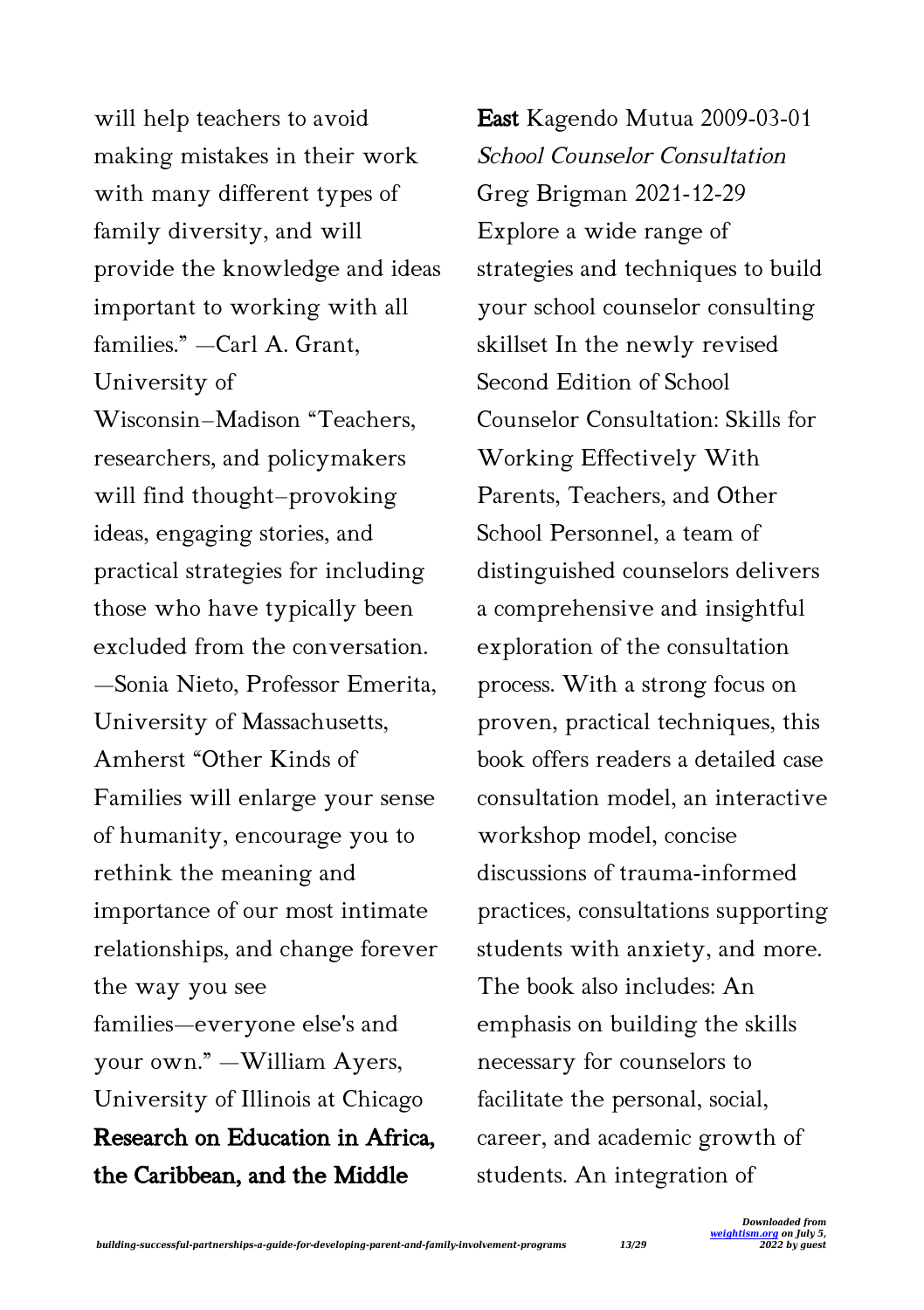theory and practice using an experiential approach to developing consulting competence. Appendices and sample activities that outline the techniques and strategies used to support learning. Perfect for students pursuing master's degrees in Education, School Counselor Consultation is also ideal for school counselling students and practitioners seeking a hands-on framework for applying consulting theory and approaches to the school setting. Partnering with Purpose: A Guide to Strategic Partnership Development for Libraries and Other Organizations Janet L. Crowther 2004-10-30 Learn how to maximize your library's resources, gain access to more resources in your community, promote services, and reach new segments of the population through partnerships—with businesses, with schools, with other nonprofit organizations. Drawing on their experiences in

developing successful partnerships with a variety of organizations, these authors show you how to go about creating productive and mutually beneficial community partnerships. They also explain how to avoid some of the common partnership pitfalls along the way. Based on what has become widely known as the WRL model, the guide begins with the rationale for partnerships and the organizational library structures needed; and then shows you how and with whom to form partnerships, how to handle challenges that may arise, how to meet partners, and how to create and maintain mechanisms for tracking and evaluating partnerships. The authors use the analogy of courtship to clarify the various phases of partnership development: glances, dating, engagement, and marriage. Brimming with samples and reproducible forms, this practical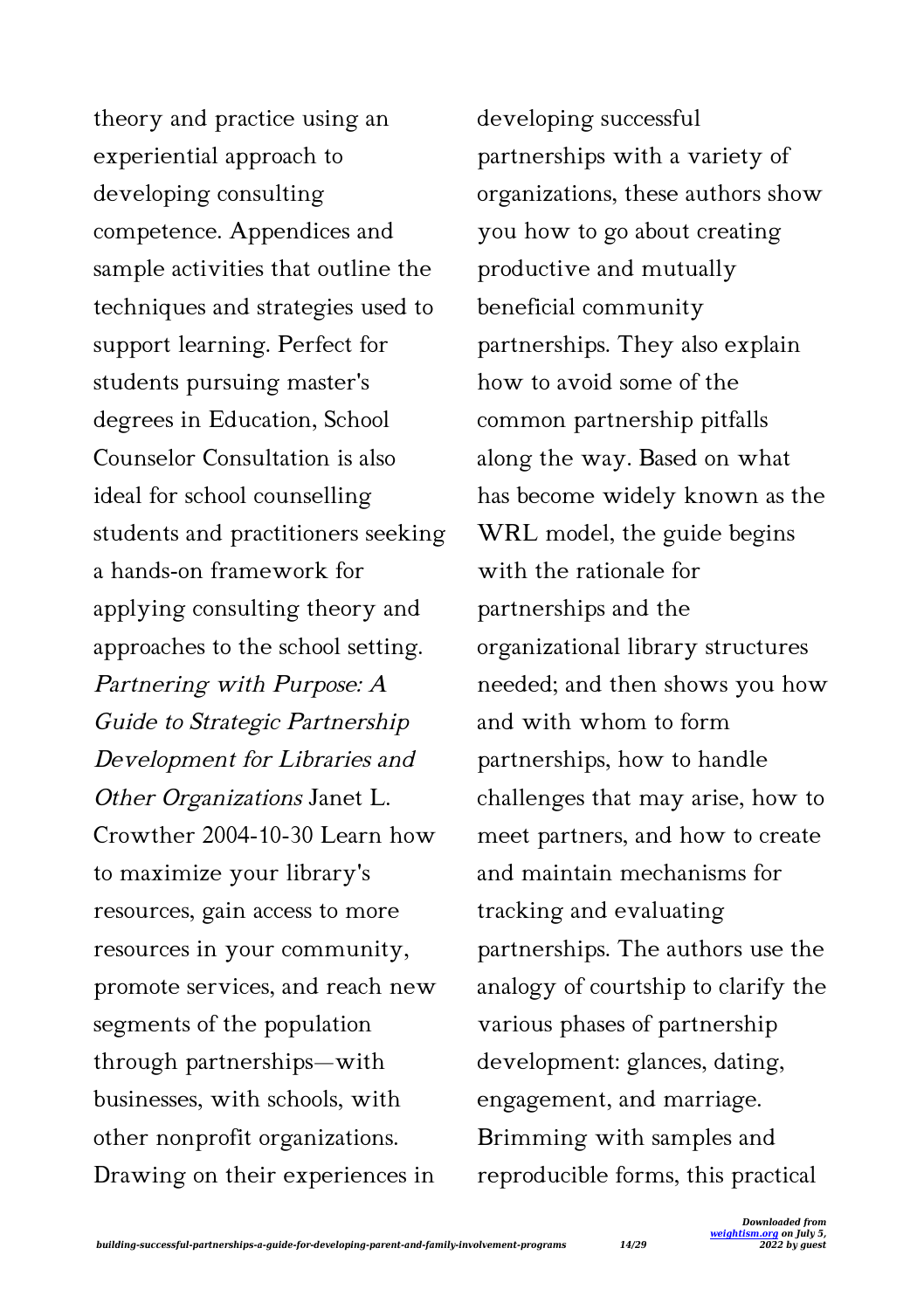hands-on guide contains everything you need to get started on the partnership path.

Every Teacher's Guide to Working With Parents Gwen L.

Rudney 2005-06-23 Educator (and parent) Gwen Rudney offers straightforward strategies and suggestions to help teachers collaborate with parents to improve life and learning for all children.

Culturally Responsive Standards-Based Teaching Steffen Saifer 2010-11-22 Teaching children from diverse backgrounds begins with simple questions: What is my culture? What are my students' cultures? How does culture affect how I teach and how my students learn? Can I learn to value and honour the unique experiences and cultures of my students? These are essential questions for educators with a sincere desire to help all students succeed. This comprehensive guide provides detailed examples that show why and how to create culturally responsive, standards-based (CRSB) instruction in the classroom, schoolwide, and at the district level. Results of effective programs include: increased academic success for all learners; engaged and motivated students; development of critical thinking skills ncessary for higher learning; and strengthened partnerships between students, families, and communities. This new edition is enhanced with nationwide examples, up-to-date resources, and tools that can be implemented immediately. Principals, administrators, K - 12 teachers, curriculum and staff developers, and college instructors will find this handbook a valuable and powerful tool for promoting student engagment and improving struggling schools. A Guide to Building Education Partnerships Matthew T. Hora 2012-03-12 Education

partnerships are central to – and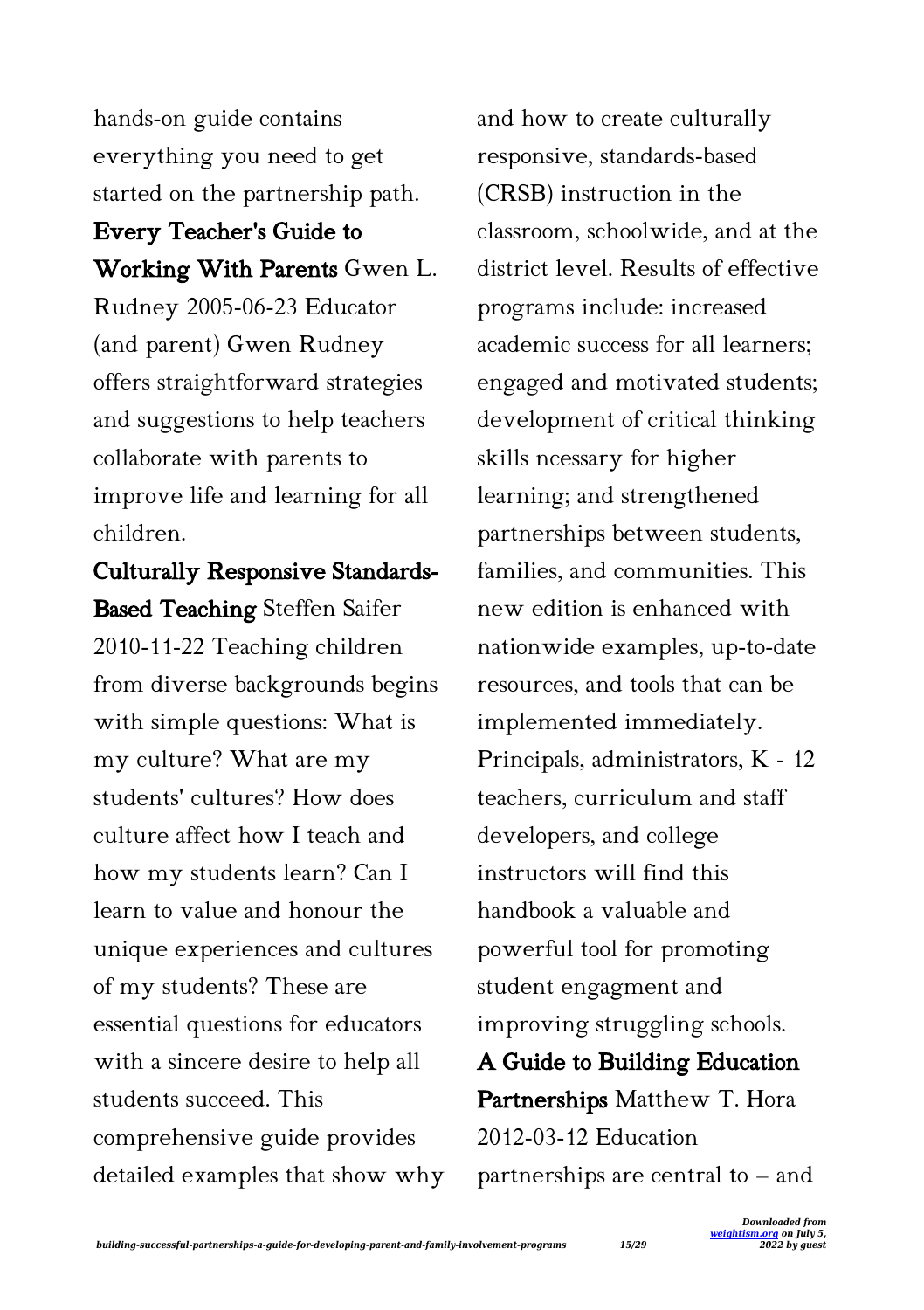often a requirement of – most education reform initiatives promoted by state and local governments, by foundations, and by business funders. Many fail for failure to understand the dynamics of their complex relationships. This book provides insights and guidance to enable prospective and existing education partners to develop answers to the questions that are critical to success: Why engage in this partnership? How can you communicate the potential benefits of partnership to motivate teachers, faculty, administrators, and community members? How do you select the best organizational structure and procedures for a partnership? How can you maintain open, deliberative discussion while respecting different histories and cultures? How can you produce compelling evidence that the partnership is worthwhile? Based on their observation of a fiveyear-long publicly funded

partnership, research data, and the literature, the authors identify the principles that they consider critical to answering these questions. The authors do not minimize the differences and complexities inherent in partnership work, because they believe that doing so would be to present coherence and homogeneity where none exists. Instead, they seek to make evident how these principles underlie many different partnership situations. Thus, rather than presenting a package of best practices, or a cookiecutter approach, this book presents the organizational principles for planning and implementing education partnerships, along with sets of strategies for working through them. The authors present the diagnostic tools for undertaking a deliberate and research-based approach to planning, designing, and managing a partnership. By surfacing participants' often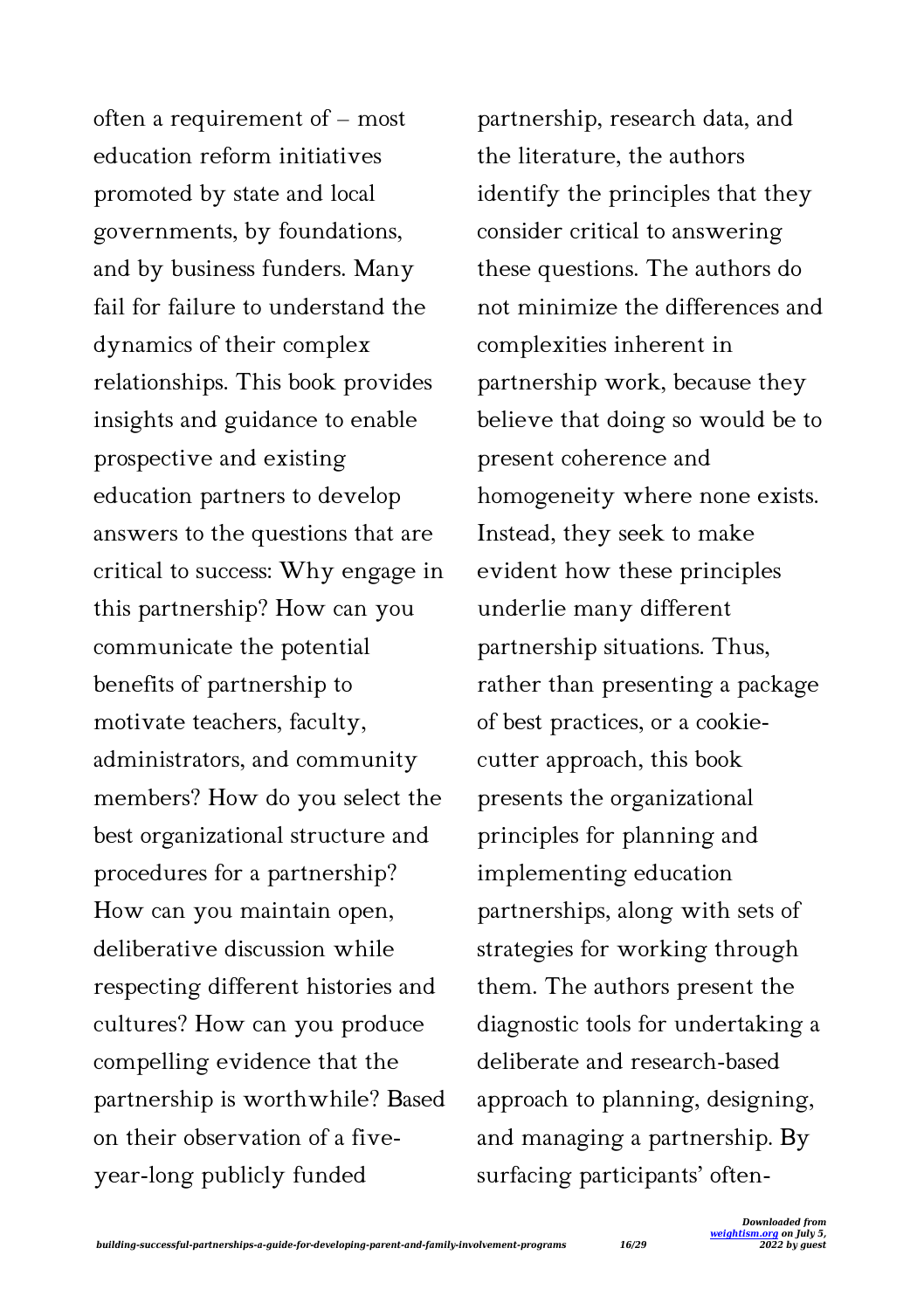differing motivations, and the practices and assumptions they bring to the table, the book provides the foundation for developing a constructive relationship. In scope, the book extends beyond school-university partnerships to include schools' collaboration with state and local governments, nonprofit organizations, and the business sector.

## Resources in Education 1998 Trusted Partners Jordan D.

Lewis 2007-09-11 Trust is the glue that holds organizations together. More powerful than contracts or authority, trust enables partner companies -- or groups within a company -- to achieve results that exceed the sum of the parts. Without trust, alliances fail. In Trusted Partners, internationally recognized alliance expert Jordan Lewis draws on four decades of advising and managing alliances to show - for the first time -- how to build and sustain trust between and

within organizations. A comprehensive and multifaceted analysis of trust, Trusted Partners shows how to develop, manage, measure, improve, or repair this important dimension of every business relationship. "Trust must be constructed, one step at a time," Lewis maintains. He breaks significant new ground by describing each of these steps - including how to assemble the elusive interpersonal, leadership, political, organizational, structural, and governance components of trust. Clear in its explanation of what trust entails, Trusted Partners uses dozens of stories and case examples, among them alliances between Canon and Hewlett-Packard, Ford and ABB, and Procter & Gamble and Wal-Mart, all of which achieved market-beating results. Lewis begins by establishing eight conditions for trust and shows how to determine if trust is possible. He then details: \* How to build, manage, and repair trust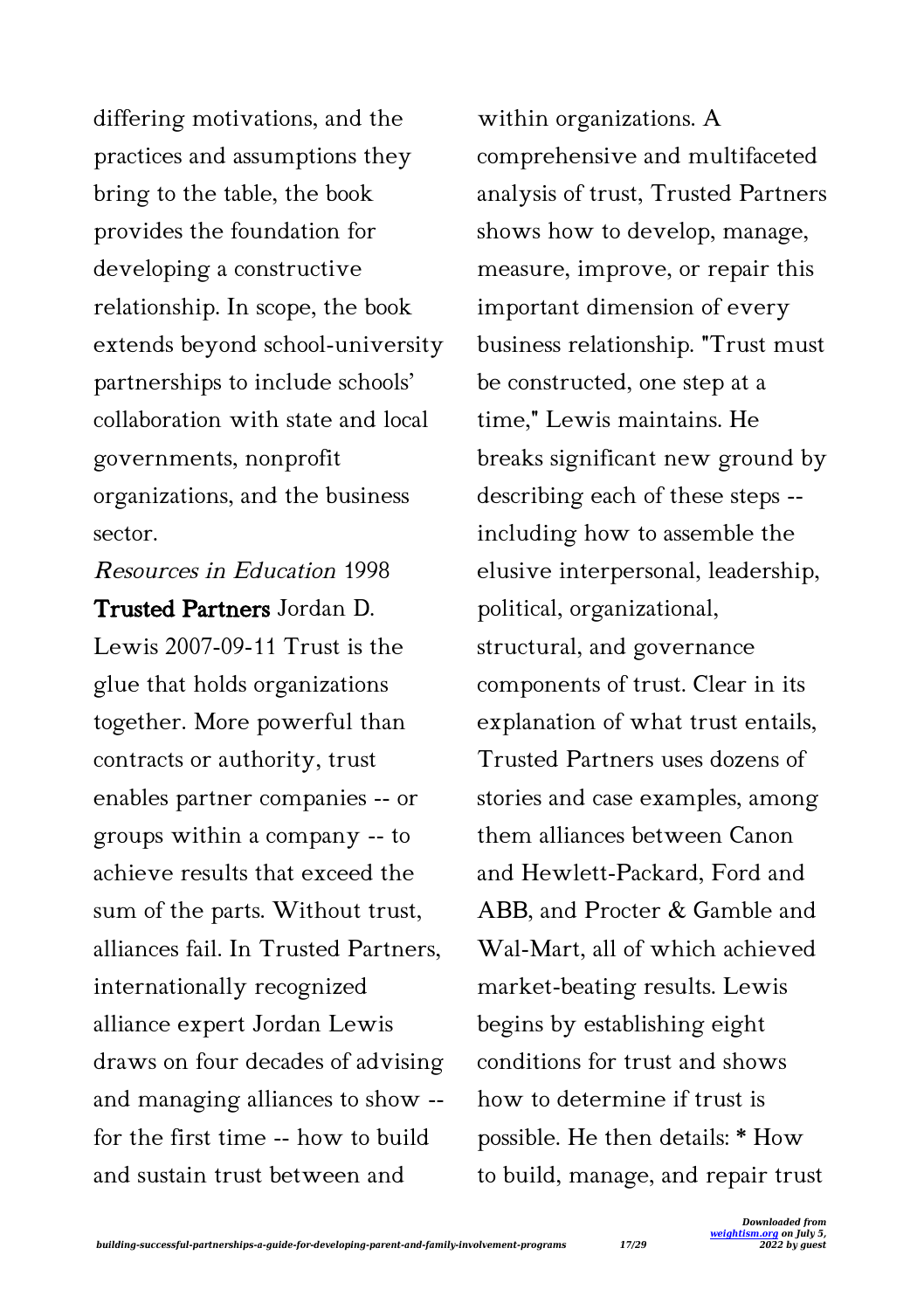\* How to trust difficult customers \* How to sell alliances to customers \* How to trust a rival \* How to build trust between internal groups \* How to create a culture of trust \* How to build trust in mergers and acquisitions Concluding Trusted Partners is a section entitled "Tools for Trust." This practical, easy-to-use reference guide covers in depth all the key aspects of trust -- from measuring trust and using alliance ethics to sharing knowhow and benefits, working with attorneys, and choosing the best alliance structure. At a time when alliances have become a preferred competitive strategy for most companies, and with most alliances ending as failures, management at all levels cannot afford to ignore this powerful book.

#### Prevention Forum 2001

Guide to Developing Educational Partnerships Naida C. Tushnet 1993 This guidebook provides practical information for

developing educational partnerships, which is based on the experiences of 30 different partnerships in the Office of Educational Research and Improvement's (OERI) Educational Partnership Program. Conclusions about the process of developing a partnership are offered. First, partnerships should be developed if there is a shared concern about a real problem that can be best addressed by organizations from different sectors working together. Second, beginning a successful partnership requires communication among participants about the nature of the concerns, the feasibility of a partnership to address those concerns, organization, roles and responsibilities, and the content and focus of activities. Third, successful partnerships require leadership to build commitment and gather resources, use evaluation and strategic and adaptive planning, and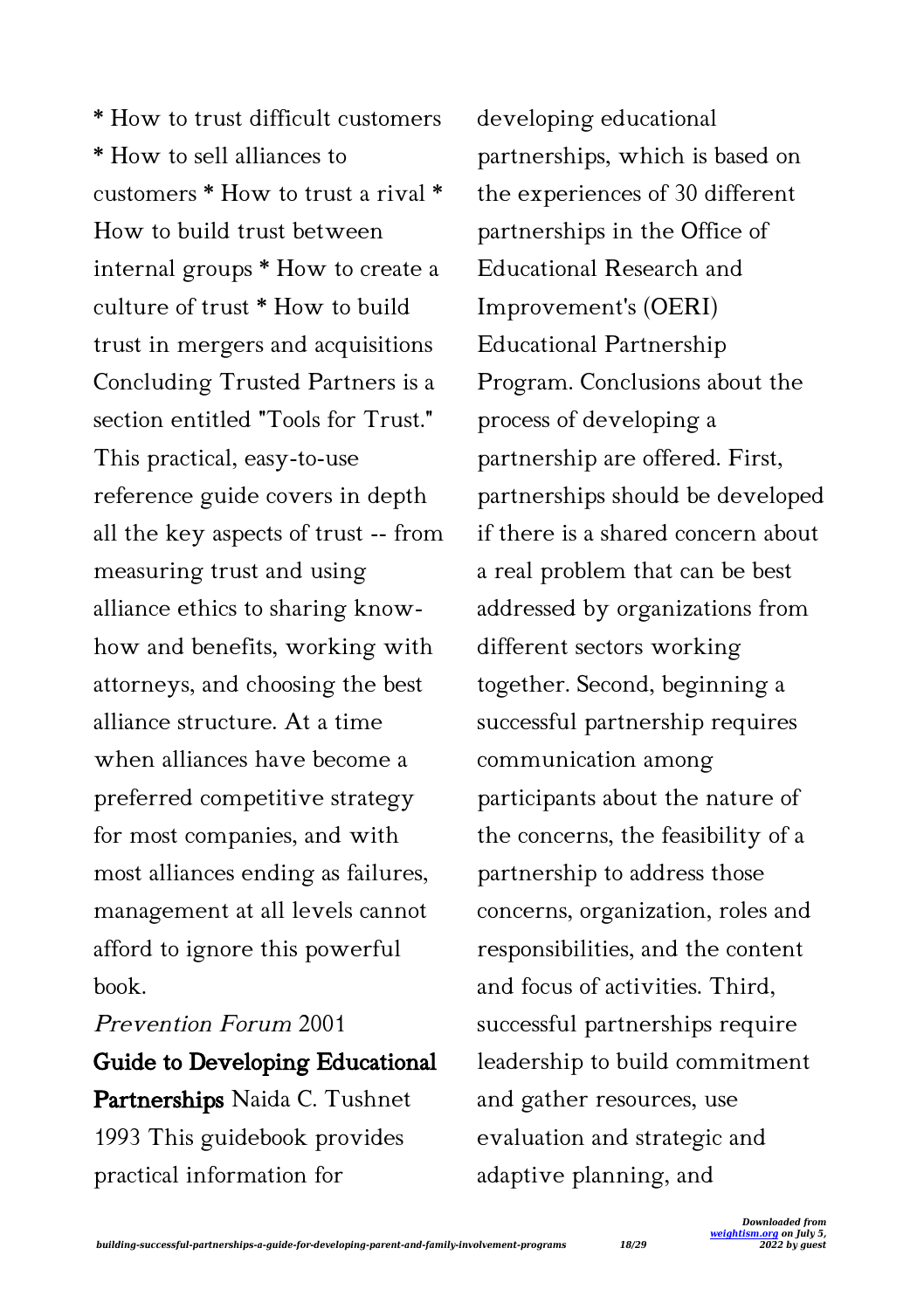acknowledge and confront problems. Finally, there is no single way to ensure successful partnership development. However, successful partnerships exhibit open information sharing at every point. Specific sections address the following questions: What are the steps to developing a successful educational partnership? How does a successful partnership begin? How do successful partnerships begin implementation? What is the role of evaluation and planning?; what happens when things go wrong? and Will the effort be worthwhile? The appendix contains the Educational Partnerships program directory. (LMI) Cases on Interactive Technology Environments and Transnational Collaboration: Concerns and Perspectives Mukerji, Siran 2010-05-31 Technology is essential for access to learning and development of a knowledge society. Cases on Interactive

Technology Environments and Transnational Collaboration: Concerns and Perspectives provides a comparative and comprehensive analysis of technologically enabled educational environments and various issues concerning education and collaborations across the world while also focusing on best practices and experiences from a varied range of countries. The Entrepreneurial Educator Robert J. Brown 2000-11-22 Demands for vouchers, charter schools, the growth of home schooling and the rebirth of private education are creating increased competition for public schools. This primer and toolkit for the educators of tomorrow offers skill development ideas, specific ideas, examples, and questions that will guide school leaders as they compete in the new educational marketplace. Creating School Partnerships that Work Frances K. Kochan 2020-07-01 THIS IS A UNIQUE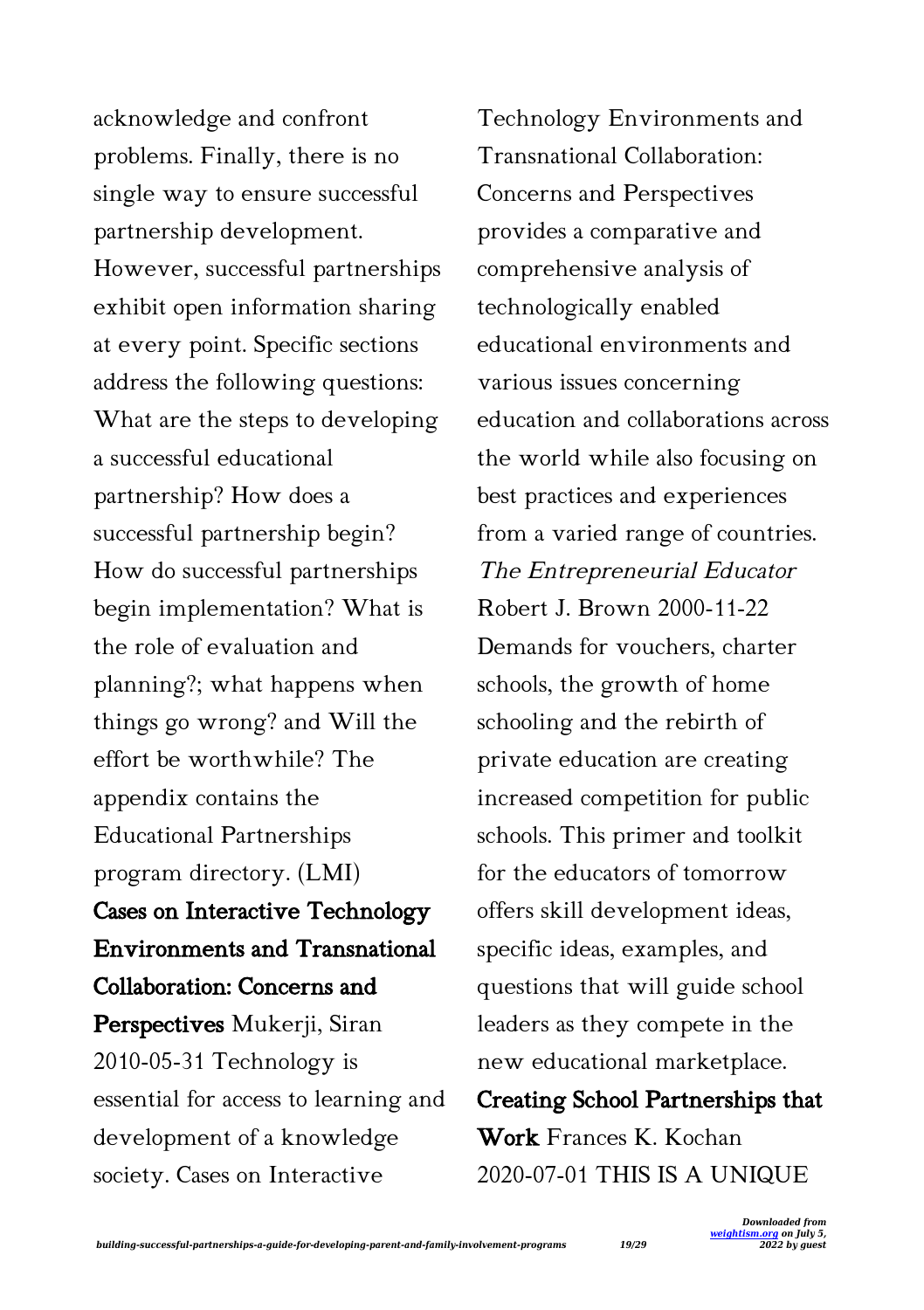BOOK. IF YOU CARE ABOUT SCHOOLS AND SCHOOLING AND THE WAY IN WHICH PARTNERSHIPS MAY HELP TO STRENGTHEN AND IMPROVE THEM AND THE INSTITUTIONS THAT PARTNER WITH THEM, YOU SHOULD READ IT! School partnerships have a long history in the United States. The inception of public schooling was a type of partnership with the community. The concept of local school boards and local control was integral to the establishment of schools and the idea that public education was a public good has deep roots in the country. Partnerships denote relationships which are mutually beneficial to the parties involved and which result in joint benefits for those who create and engage in them. The partnerships presented in this book provide ample evidence of the value and benefits of these arrangements. The book contains stories and research about school

partnerships from a variety of groups and perspectives, which are focused upon multiple issues within educational institutions and communities within the United States. The final chapter, presents an analysis across all the partnerships to identify the elements that fostered and hindered their success and the primary lessons learned. This analysis should provide meaningful information for those engaged in developing and operating similar partnerships or those involved in conducting research on or about them. Although the cases presented in this book occur within the United States, the findings may also have relevance for similar initiatives in other countries. Praise for Creating School Partnerships that Work: A Guide for Practice and Research: Kudos to Dana Griggs and Frances Kochan for compiling the rich accountings of eight different school partnerships all in one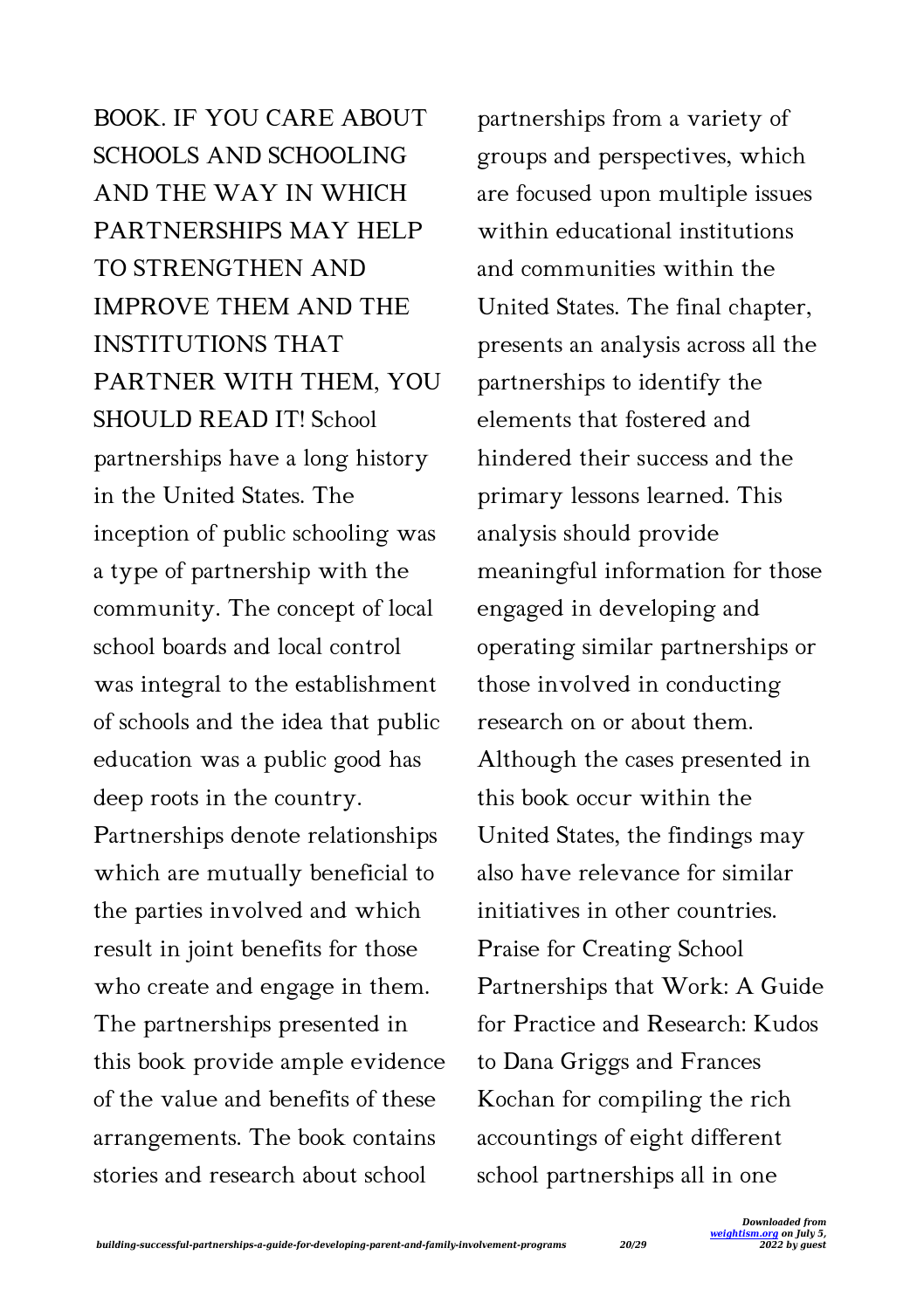place. Readers will learn a great deal from both the individual accountings of a broad array of partnerships as well as the collective analysis of the partnerships and lessons learned across them. Creating School Partnerships that Work:A Guide for Research and Practice is a must-read book for anyone who ever has been, is, or desires to be involved in any type of school partnership. Nancy Fichtman Dana, Professor, School of Teaching and Learning University of Florida, Gainesville Creating School Partnerships that Work: A Guide for Research and Practice is a must read for scholars, researchers, practitioners, and community members seeking to identify elements of successful school partnerships that foster students' academic and personal successes. This edited volume shares stakeholders' perspectives on multi-dimensional school partnerships, which have

successfully led to sustained collaborations across diverse purposes that are mutually beneficial for all groups. The usefulness of the content analysis presented in the final chapter, which identifies elements both fostering and hindering partnerships with recommendations, cannot be overstated. Mary Barbara Trube, Professor Emerita, Ohio University-Chillicothe Contributing Faculty & Dissertation Mentor, Walden University Early Childhood Education Adjunct Faculty, Florida SouthWestern State College Mentor & Early Childhood Consultant, ILEAD Xi'an Jiaotong-Liverpool University

# A Guide to Successful Publicprivate Partnerships for Child Care 1998

Customer Service in Assisted Living Kelly Smith Papa 2016-11-02 Customer Service in Assisted Living: Strategies for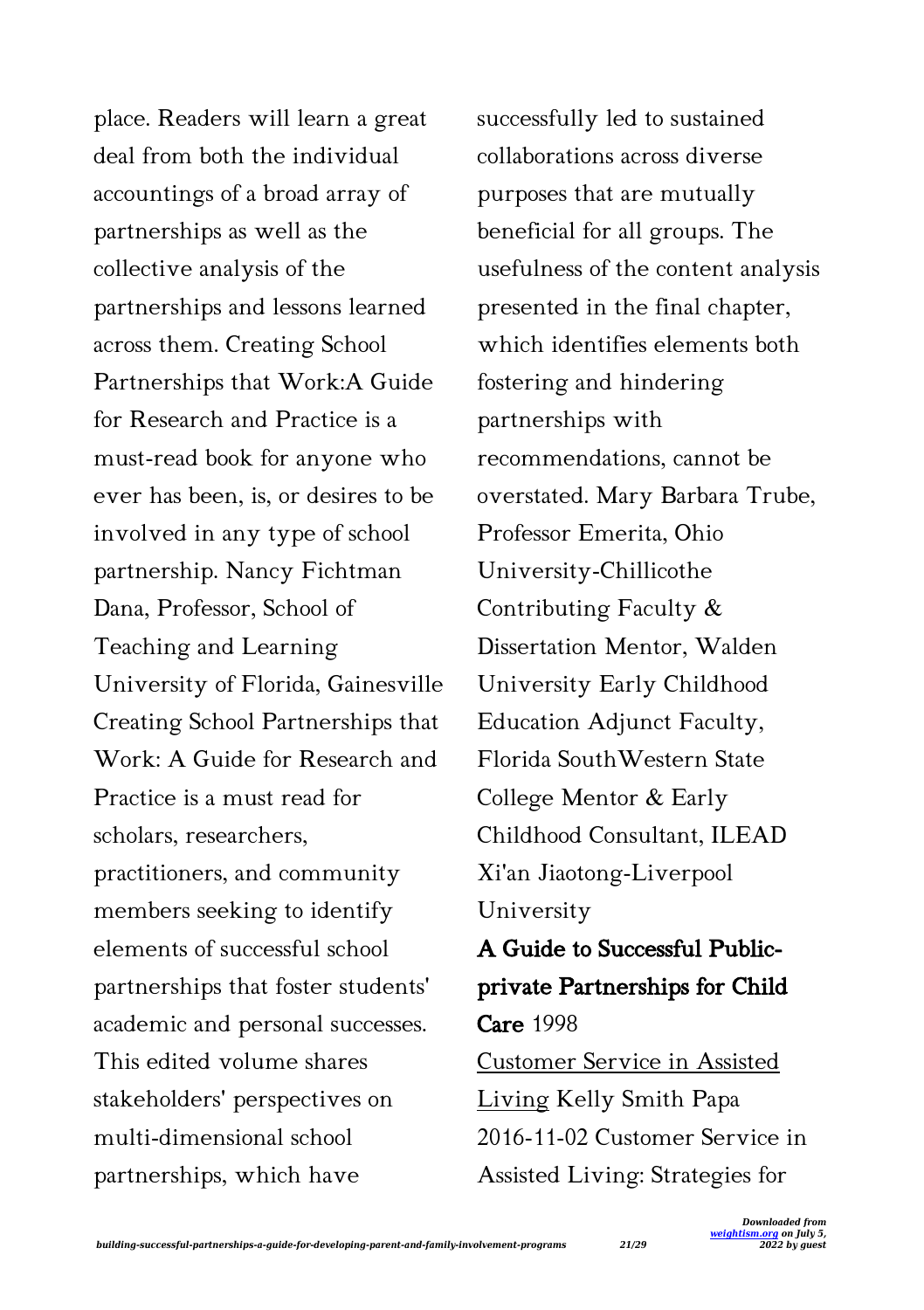Building Successful Partnerships Kelly Smith Papa, MSN, RN Carol Marshall, MA Strengthen your facility''s reputation while decreasing the likelihood of lawsuits. If one resident has a positive and pleasant experience in your care, they''ll tell their families, and their families will tell their loved ones and friends. That''s the importance of good customer service--which we often take for granted. We say we strive for it, but how do we ensure it? Take action and boost your facility''s reputation with Customer Service in Assisted Living: Strategies for Building Successful Partnerships, a guide to cultivate strong customer service skills in your nurses, frontline staff, and any other staff members who interact with residents and families. The book provides insight into building partnerships between residents, families, staff, and the media to manage risk and avoid litigation. Developing an effective customer service program is the first and most essential step in protecting your organization''s reputation and showcasing what it has to offer. By providing proper family education and handling adverse events in a straightforward manner, you can reduce the likelihood of legal action being taken. Authors Kelly Smith Papa, MSN, RN, and Carol Marshall, MA, offer a fun, innovative approach to learning with instant access to everything you need to conduct training, including customized PowerPoint presentations, inservices, and templates to meet the needs of your organization. This resource provides downloadable in-services, including: The importance of customer service Dealing with upset families Building relationships Measuring customer service success Chapter 1: Why Customer Service Is the Key to Success Introduction A Brief History of Customer Service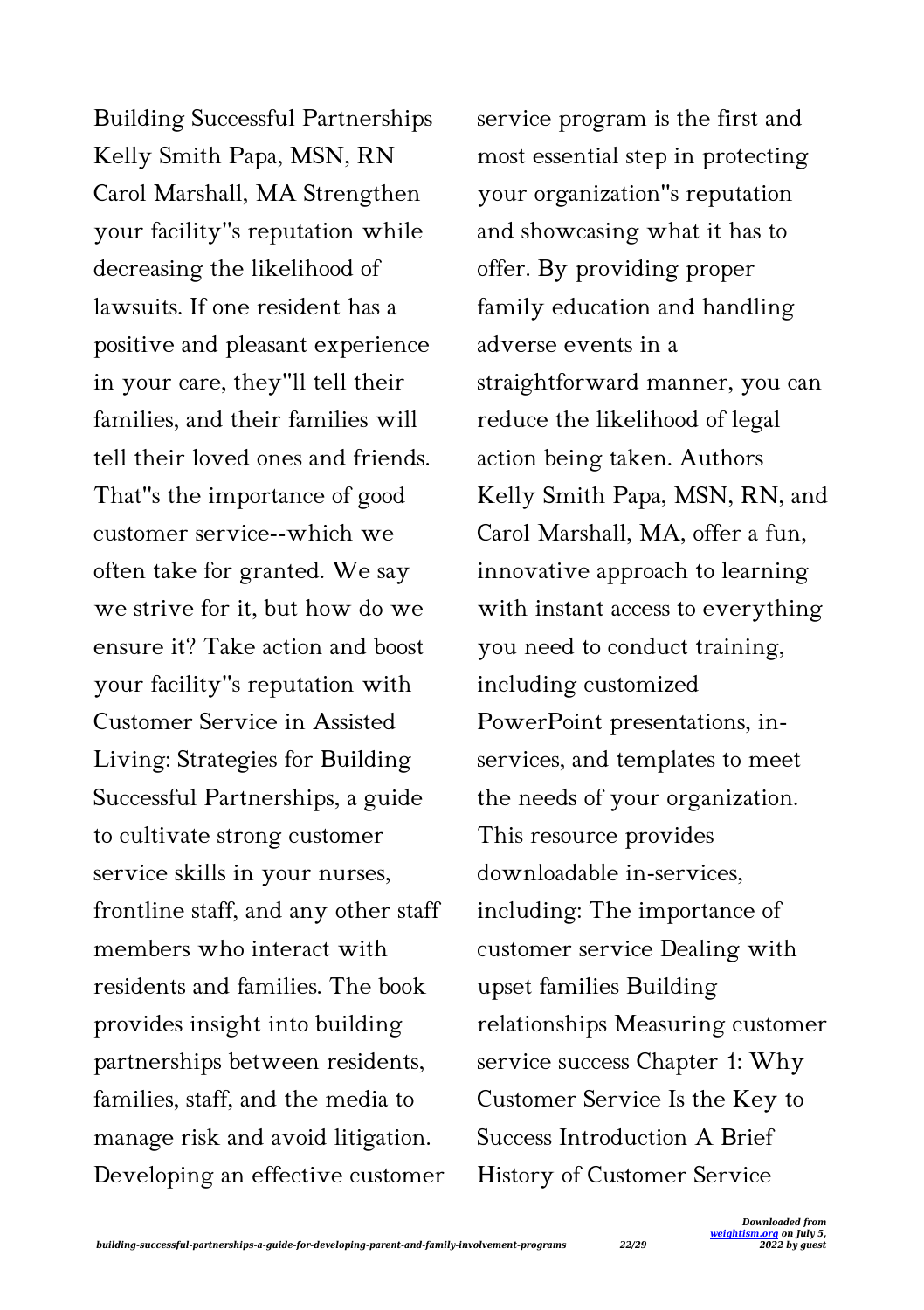Why Is Customer Service Important? How Customer Service Affects Litigation How Consumers Measure Quality Healthcare Three Distinctions of Quality Reputations Are Earned Chapter 2: How to Demonstrate Quality Customer Service It''s All About the Relationships Pitfalls of the Tour The Tour The True Picture "What Do You Need, Hon?" Give Customers What They Want Chapter 3: Engaging Residents'' Families The Impression of the Senior Services Industry New Versus Old Families and Community Reputations Families Are the Frontline Customers Interdependency: Staff Depends on the Residents and Their Families Staff Responsibility for Reputation Ten Strategies for Building Successful Family Partnerships Seven Signs of Families in Conflict Initiate Change Don''t Take It Personally It Is Dangerous to Label Others Broken Promises The Broken

Promise and the Family Provide Support and Guidance to Families Keys to Successful Transitions: Putting Your Best Foot Forward A Good Idea to Help New Families Customer Service and the Care Plan Chapter 4: The Upset Family Member Seeking to Understand Upset Family Members: From Adversary to Advocate How to Approach the Upset Family The Upset Husband How Staff Can Make a Difference Chapter 5: Train Staff Members to Provide Top-Notch Customer Service Introducing SHARE to Staff The SHARE Training Guide Make SHARE Part of the Culture Service Honesty Attitude Respect Ethics Chapter 6: How to Measure Customer Satisfaction The Survey Says ... The Welcome Complaint Handling the Complaint Begin the Investigation Find the Solution Chapter 7: Engagement Engagement as the Root of Customer Service Back to School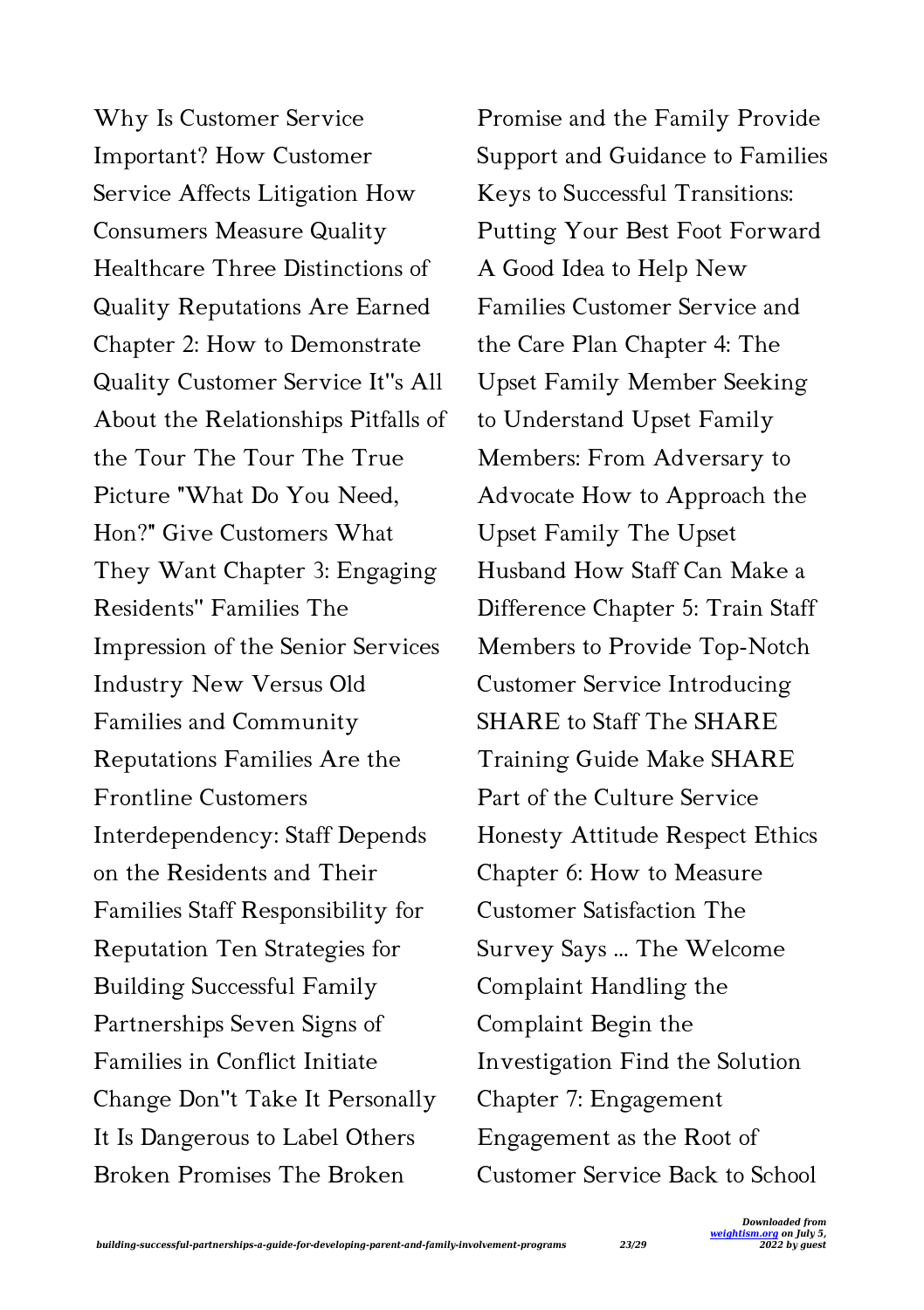What''s in a Name? Engagement in Action Iceberg Chapter 8: Caring for Residents Affected by Alzheimer''s Disease and Related Dementia Understanding Dementia Programing Staff Education Chapter 9: Is That the 60 Minutes Van in the Parking Lot? What the News Media Does to Get the Story Crisis Plan Communications Employees Ten Steps to Managing a Crisis About the Authors: Kelly Smith Papa, MSN, RN, is the corporate director of learning at Masonicare in Connecticut. She is responsible for developing the Masonicare University and creating a culture of continued learning. Papa''s experiences in the field of aging services include serving as a director of nursing, clinical educator, leadership coach, and dementia care consultant. For over six years, she has studied the disciplines of a learning organization and how they apply to aging services. She has researched models of application

of these disciplines to create a workforce that is engaged, innovative, and more adaptable to change. Papa has presented at numerous state and national conferences on a variety of topics, including building learning organizations, creativity in staff development, person-centered care, dementia care, leading change, and leadership development. She has written books and articles on dementia care and creative staff development. In 2013, Papa served as chair of the workforce development committee for Connecticut''s task force on Alzheimer''s disease and dementia. She earned her BSN from Saint Anselm College in New Hampshire and her MSN from the University of Saint Joseph. She is a fellow of the LeadingAge Leadership Academy and received the Nightingale Award for Excellence in Nursing in 2011. Carol Marshall, MA, is a risk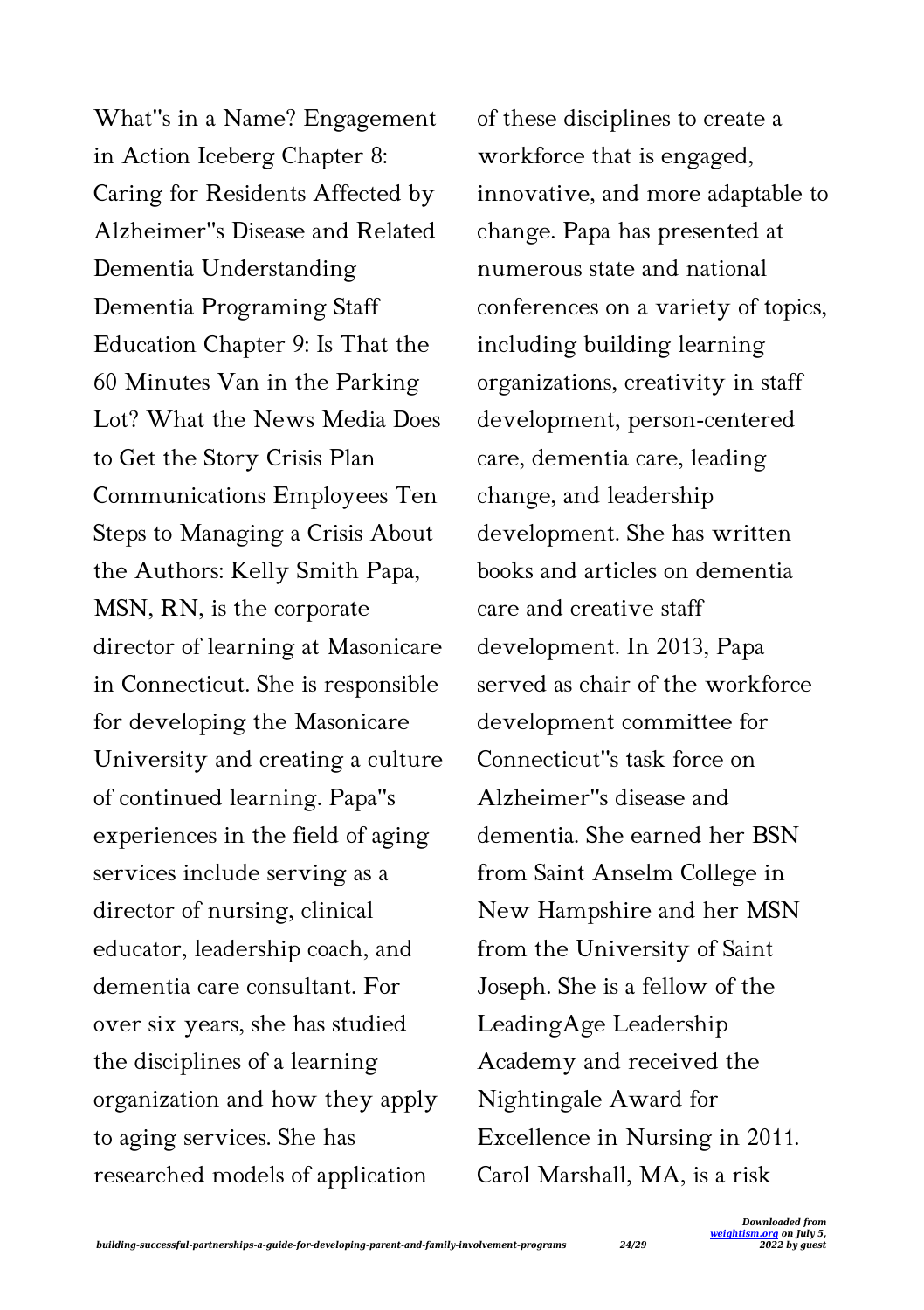management specialist based in Fort Worth, Texas. For the past 18 years, she has trained managers and staff members in long-term care facilities across the country about the benefits of exceptional customer service and risk management. Marshall has offered training programs at numerous state conferences, professional groups, and facilities. Strategies to Help Solve Our School Dropout Problem Franklin P. Schargel 2014-05-22 This book will help you reduce the number of young adults who leave school without completing a high school program. These successfully proven strategies were identified through research conducted by The National Dropout Prevention Center at Clemson University. The strategies are: - EARLY INTERVENTIONS - Family Involvement... reach out to all families - Early Childhood Education... begin positive learning environments early - Reading and Writing Programs...

establish this foundation to all learning THE BASIC CORE STRATEGIES -

Mentoring/Tutoring... increase competency with a supportive adult or peer - Service Learning... implement academic learning connected to service - Alternative Schooling... provide options beyond the traditional setting - Out-of-School Enhancement... develop aftercare, summer school, and extended hours MAKING THE MOST OF INSTRUCTION - Professional Development... provide resources & training for innovative, research-based techniques - Learning Styles and Multiple Intelligences... implement proven methods for a diverse student population - Instructional Technologies... integrate technology into daily curriculum - Individualized Learning... provide customized work plans for each student MAKING THE MOST OF THE WIDER COMMUNITY -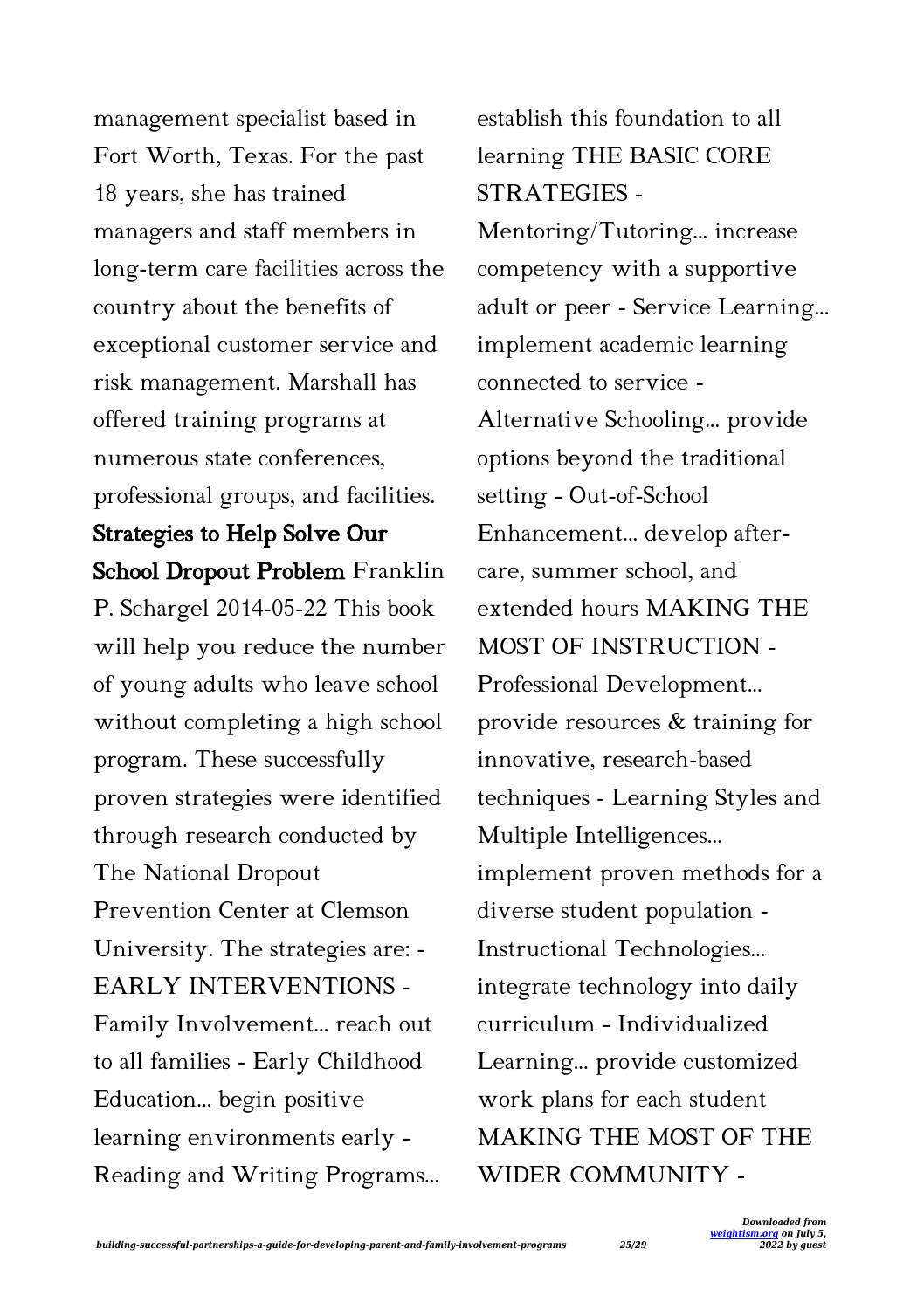Systemic Renewal... change rules, roles, and relationships to effect school improvement - Community Collaboration... engage businesses and organizations - Career Education and Workforce Readiness... provide applied training and instruction for today's workplace - Conflict Resolution and Violence Prevention... teach the strategies of fair engagement and safety

School, Family, and Community Partnerships Joyce L. Epstein 2018-07-19 Strengthen family and community engagement to promote equity and increase student success! When schools, families, and communities collaborate and share responsibility for students' education, more students succeed in school. Based on 30 years of research and fieldwork, this fourth edition of a bestseller provides tools and guidelines to use to develop more effective and equitable programs of family

and community engagement. Written by a team of wellknown experts, this foundational text demonstrates a proven approach to implement and sustain inclusive, goal-oriented programs. Readers will find: Many examples and vignettes Rubrics and checklists for implementation of plans CD-ROM complete with slides and notes for workshop presentations A Professional Development School Partnership Renee W. Campoy 2000 The professional development school (PDS) is one of the most important teacher education reform initiatives of recent years. Campoy describes the effects of a particular PDS partnership on the school and university programs with which there was an affiliation.

Principals Matter Steven B. Sheldon 2016-04-26 Research has shown that strong principal leadership is critical to developing effective school partnerships that include diverse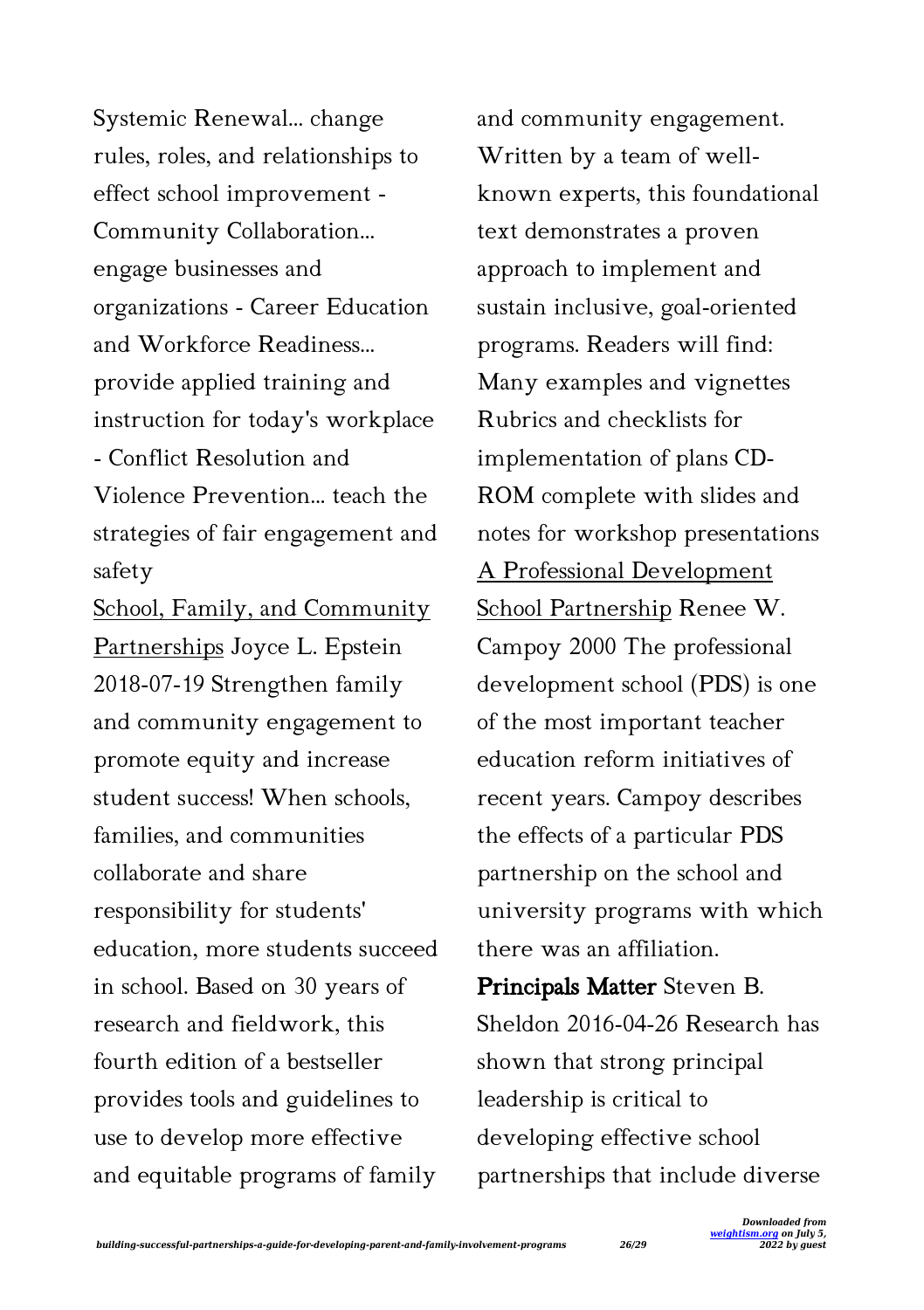school, family and community members. This book provides administrators with a clear road map for initiating partnership programs that are goal-focused, equitable, and sustainable. In this research-based resource, the authors highlight the work of principals who have cultivated successful partnerships across many settings to show other school leaders how they can develop the necessary supportive school cultures. Examining the administrator's role in the success and quality of home-school partnerships and student outcomes, this guidebook: • Synthesizes research on principal leadership, school and community partnerships, and urban education reform • Discusses the role of fathers in children's learning and working with families that live in poverty, are linguistically diverse, or have children with disabilities • Offers practical recommendations for evaluating

and refining partnership programs to ensure they are linked with student achievement goals

Collaborative Leadership Hank Rubin 2009-03-09 Build and maintain successful collaborative relationships in your school—and watch resources for student achievement soar! With this updated bestseller, educators discover how to use collaboration to shape school culture and help their students learn. Visionary Hank Rubin provides a broad overview of collaboration in education and lays the foundation for working with colleagues, establishing strong partnerships, and cooperating with students to achieve goals. Filled with practical examples and the latest research, this resource examines 14 phases of collaboration and helps educators: Understand the skills and characteristics that foster successful collaboration Nurture relationships with students Build collaborative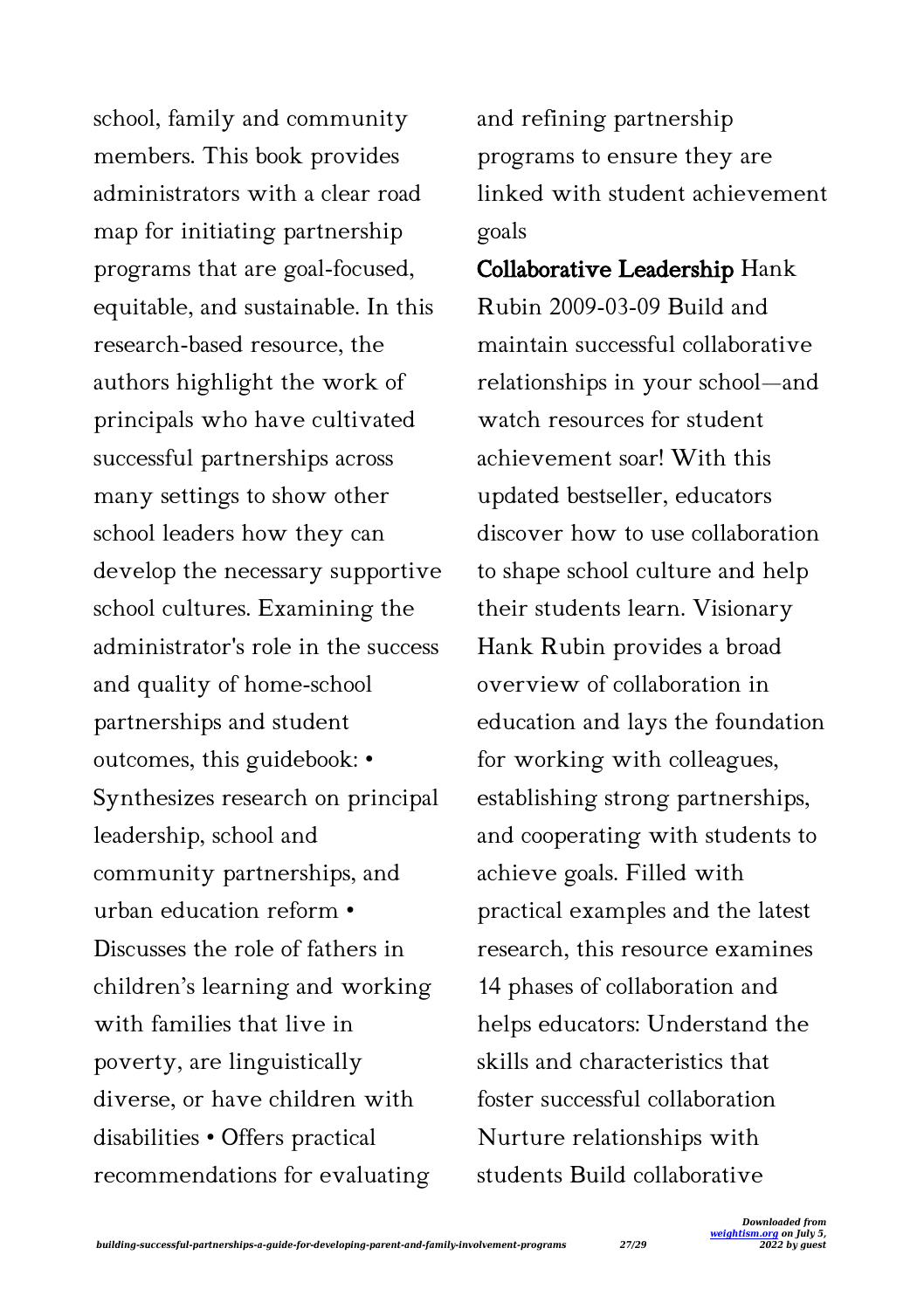community relationships Guide to Implementing the Next Generation Science Standards National Research Council 2015-03-27 A Framework for K-12 Science Education and Next Generation Science Standards (NGSS) describe a new vision for science learning and teaching that is catalyzing improvements in science classrooms across the United States. Achieving this new vision will require time, resources, and ongoing commitment from state, district, and school leaders, as well as classroom teachers. Successful implementation of the NGSS will ensure that all K-12 students have high-quality opportunities to learn science. Guide to Implementing the Next Generation Science Standards provides guidance to district and school leaders and teachers charged with developing a plan and implementing the NGSS as they change their curriculum, instruction, professional learning,

policies, and assessment to align with the new standards. For each of these elements, this report lays out recommendations for action around key issues and cautions about potential pitfalls. Coordinating changes in these aspects of the education system is challenging. As a foundation for that process, Guide to Implementing the Next Generation Science Standards identifies some overarching principles that should guide the planning and implementation process. The new standards present a vision of science and engineering learning designed to bring these subjects alive for all students, emphasizing the satisfaction of pursuing compelling questions and the joy of discovery and invention. Achieving this vision in all science classrooms will be a major undertaking and will require changes to many aspects of science education. Guide to Implementing the Next